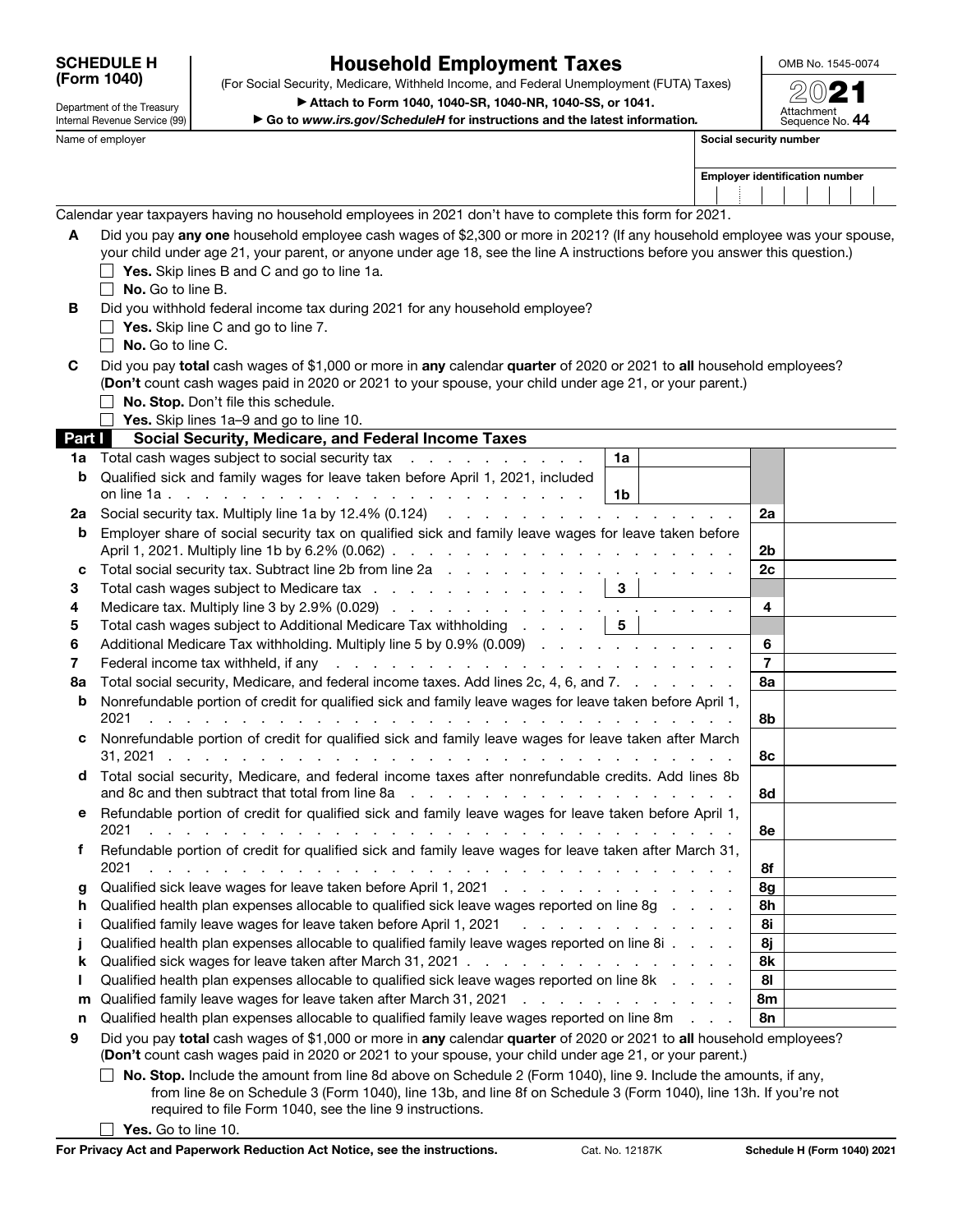|                | Schedule H (Form 1040) 2021                                                                                   |                                                                                                                                                                                                                                |      |                  |                    |                   |                   |    |                                    |          |                   |               | Page 2 |
|----------------|---------------------------------------------------------------------------------------------------------------|--------------------------------------------------------------------------------------------------------------------------------------------------------------------------------------------------------------------------------|------|------------------|--------------------|-------------------|-------------------|----|------------------------------------|----------|-------------------|---------------|--------|
| Part II        |                                                                                                               | <b>Federal Unemployment (FUTA) Tax</b>                                                                                                                                                                                         |      |                  |                    |                   |                   |    |                                    |          |                   |               |        |
|                |                                                                                                               |                                                                                                                                                                                                                                |      |                  |                    |                   |                   |    |                                    |          |                   | <b>Yes</b>    | No     |
| 10             |                                                                                                               | Did you pay unemployment contributions to only one state? If you paid contributions to a credit reduction                                                                                                                      |      |                  |                    |                   |                   |    |                                    |          |                   |               |        |
|                |                                                                                                               |                                                                                                                                                                                                                                |      |                  |                    |                   |                   |    |                                    |          | 10                |               |        |
| 11             |                                                                                                               | Did you pay all state unemployment contributions for 2021 by April 18, 2022? Fiscal year filers, see instructions                                                                                                              |      |                  |                    |                   |                   |    |                                    |          | 11                |               |        |
| 12             |                                                                                                               | Were all wages that are taxable for FUTA tax also taxable for your state's unemployment tax?                                                                                                                                   |      |                  |                    |                   |                   |    |                                    |          | 12                |               |        |
|                |                                                                                                               | Next: If you checked the "Yes" box on all the lines above, complete Section A.                                                                                                                                                 |      |                  |                    |                   |                   |    |                                    |          |                   |               |        |
|                |                                                                                                               | If you checked the "No" box on any of the lines above, skip Section A and complete Section B.                                                                                                                                  |      |                  |                    |                   |                   |    |                                    |          |                   |               |        |
|                |                                                                                                               |                                                                                                                                                                                                                                |      |                  |                    | <b>Section A</b>  |                   |    |                                    |          |                   |               |        |
| 13             |                                                                                                               |                                                                                                                                                                                                                                |      |                  |                    |                   |                   |    |                                    |          |                   |               |        |
| 14             |                                                                                                               | Contributions paid to your state unemployment fund                                                                                                                                                                             |      |                  |                    |                   | 14                |    |                                    |          |                   |               |        |
| 15             |                                                                                                               | Total cash wages subject to FUTA tax reader that is a contracted by the contracted of the contracted by the contracted by the contracted by the contracted by the contracted by the contracted by the contracted by the contra |      |                  |                    |                   |                   |    |                                    | 15       |                   |               |        |
| 16             |                                                                                                               | FUTA tax. Multiply line 15 by 0.6% (0.006). Enter the result here, skip Section B, and go to line 25                                                                                                                           |      |                  |                    |                   |                   |    |                                    | 16       |                   |               |        |
|                |                                                                                                               |                                                                                                                                                                                                                                |      |                  |                    | <b>Section B</b>  |                   |    |                                    |          |                   |               |        |
| 17             |                                                                                                               | Complete all columns below that apply (if you need more space, see instructions):                                                                                                                                              |      |                  |                    |                   |                   |    |                                    |          |                   |               |        |
|                | (a)                                                                                                           | (b)                                                                                                                                                                                                                            |      | (c)              | (d)                | (e)               | (f)               |    | (g)                                |          |                   | (h)           |        |
|                | Name of state                                                                                                 | Taxable wages                                                                                                                                                                                                                  |      | State experience | State              | Multiply col. (b) | Multiply col. (b) |    | Subtract col. (f)                  |          |                   | Contributions |        |
|                |                                                                                                               | (as defined in<br>state act)                                                                                                                                                                                                   |      | rate period      | experience<br>rate | by 0.054          | by col. (d)       |    | from col. (e).<br>If zero or less, |          | unemployment fund | paid to state |        |
|                |                                                                                                               |                                                                                                                                                                                                                                | From | To               |                    |                   |                   |    | enter -0-.                         |          |                   |               |        |
|                |                                                                                                               |                                                                                                                                                                                                                                |      |                  |                    |                   |                   |    |                                    |          |                   |               |        |
|                |                                                                                                               |                                                                                                                                                                                                                                |      |                  |                    |                   |                   |    |                                    |          |                   |               |        |
|                |                                                                                                               |                                                                                                                                                                                                                                |      |                  |                    |                   |                   |    |                                    |          |                   |               |        |
|                |                                                                                                               |                                                                                                                                                                                                                                |      |                  |                    |                   |                   |    |                                    |          |                   |               |        |
| 18             | Totals                                                                                                        |                                                                                                                                                                                                                                |      |                  |                    |                   |                   | 18 |                                    |          |                   |               |        |
|                |                                                                                                               |                                                                                                                                                                                                                                |      |                  |                    |                   |                   |    |                                    |          |                   |               |        |
| 19             |                                                                                                               |                                                                                                                                                                                                                                |      |                  |                    |                   | 19                |    |                                    |          |                   |               |        |
| 20<br>21       |                                                                                                               | Total cash wages subject to FUTA tax (see the line 15 instructions)                                                                                                                                                            |      |                  |                    |                   |                   |    |                                    | 20<br>21 |                   |               |        |
| 22             |                                                                                                               | Multiply line 20 by 5.4% (0.054) $\ldots$ $\ldots$ $\ldots$ $\ldots$ $\ldots$ $\ldots$ $\ldots$                                                                                                                                |      |                  |                    |                   | 22                |    |                                    |          |                   |               |        |
| 23             |                                                                                                               | Enter the smaller of line 19 or line 22.                                                                                                                                                                                       |      |                  |                    |                   |                   |    |                                    |          |                   |               |        |
|                |                                                                                                               | (If you paid state unemployment contributions late or you're in a credit reduction state, see instructions                                                                                                                     |      |                  |                    |                   |                   |    |                                    |          |                   |               |        |
|                |                                                                                                               |                                                                                                                                                                                                                                |      |                  |                    |                   |                   |    |                                    | 23       |                   |               |        |
| 24             |                                                                                                               | FUTA tax. Subtract line 23 from line 21. Enter the result here and go to line 25                                                                                                                                               |      |                  |                    |                   |                   |    |                                    | 24       |                   |               |        |
| Part III       |                                                                                                               | <b>Total Household Employment Taxes</b>                                                                                                                                                                                        |      |                  |                    |                   |                   |    |                                    |          |                   |               |        |
| 25             |                                                                                                               | Enter the amount from line 8d. If you checked the "Yes" box on line C of page 1, enter -0-                                                                                                                                     |      |                  |                    |                   |                   |    |                                    | 25       |                   |               |        |
| 26             |                                                                                                               | Add line 16 (or line 24) and line 25                                                                                                                                                                                           |      |                  |                    |                   |                   |    |                                    | 26       |                   |               |        |
| 27             | Are you required to file Form 1040?                                                                           |                                                                                                                                                                                                                                |      |                  |                    |                   |                   |    |                                    |          |                   |               |        |
|                |                                                                                                               | Yes. Stop. Include the amount from line 26 above on Schedule 2 (Form 1040), line 9. Include the amounts, if any,                                                                                                               |      |                  |                    |                   |                   |    |                                    |          |                   |               |        |
|                |                                                                                                               | from line 8e, on Schedule 3 (Form 1040), line 13b, and line 8f on Schedule 3 (Form 1040), line 13h. Don't                                                                                                                      |      |                  |                    |                   |                   |    |                                    |          |                   |               |        |
|                |                                                                                                               | complete Part IV below.                                                                                                                                                                                                        |      |                  |                    |                   |                   |    |                                    |          |                   |               |        |
|                |                                                                                                               | No. You may have to complete Part IV. See instructions for details.                                                                                                                                                            |      |                  |                    |                   |                   |    |                                    |          |                   |               |        |
| <b>Part IV</b> |                                                                                                               | Address and Signature - Complete this part only if required. See the line 27 instructions.                                                                                                                                     |      |                  |                    |                   |                   |    |                                    |          |                   |               |        |
|                | Address (number and street) or P.O. box if mail isn't delivered to street address<br>Apt., room, or suite no. |                                                                                                                                                                                                                                |      |                  |                    |                   |                   |    |                                    |          |                   |               |        |
|                | City, town or post office, state, and ZIP code                                                                |                                                                                                                                                                                                                                |      |                  |                    |                   |                   |    |                                    |          |                   |               |        |
|                |                                                                                                               |                                                                                                                                                                                                                                |      |                  |                    |                   |                   |    |                                    |          |                   |               |        |
|                |                                                                                                               |                                                                                                                                                                                                                                |      |                  |                    |                   |                   |    |                                    |          |                   |               |        |

Under penalties of perjury, I declare that I have examined this schedule, including accompanying statements, and to the best of my knowledge and belief, it is true, correct, and complete. No part of any payment made to a state unemployment fund claimed as a credit was, or is to be, deducted from the payments to employees. Declaration of preparer (other than taxpayer) is based on all information of which preparer has any knowledge.

| Employer's signature         |                                      |                      | Date |                                    |                              |      |
|------------------------------|--------------------------------------|----------------------|------|------------------------------------|------------------------------|------|
| Paid                         | Print/Type preparer's name           | Preparer's signature | Date |                                    | if<br>Check<br>self-employed | PTIN |
| <b>Preparer<br/>Use Only</b> | Firm's name $\blacktriangleright$    |                      |      | Firm's $EIN$ $\blacktriangleright$ |                              |      |
|                              | Firm's address $\blacktriangleright$ |                      |      | Phone no.                          |                              |      |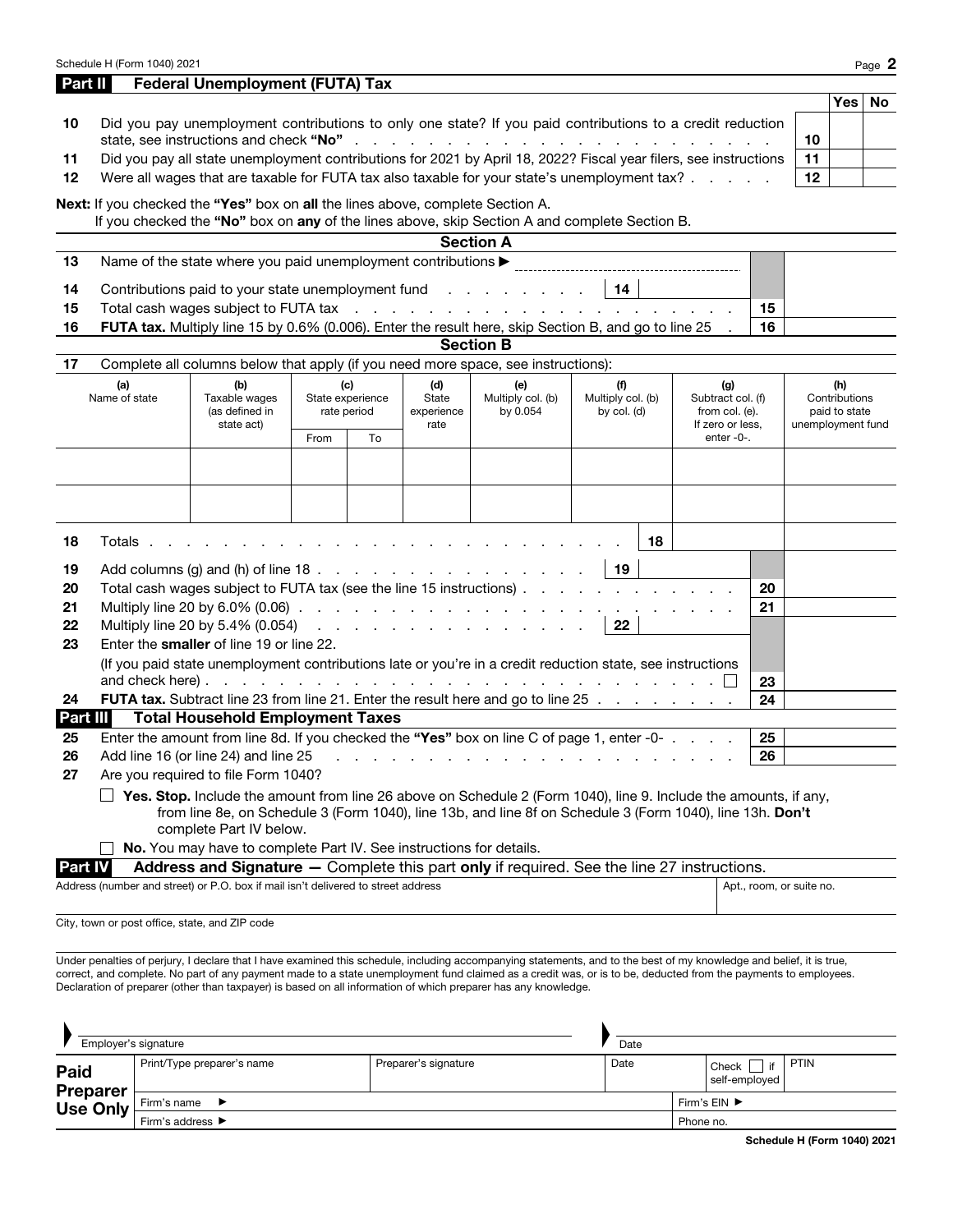

# **2021 Instructions for Schedule H**

# **Household Employment Taxes**

### **Here is a list of forms that household employers need to complete.**

- Schedule H (Form 1040) for figuring your household employment taxes.
- Form W-2 for reporting wages paid to your employees.

• Form W-3 for sending Copy A of Form(s) W-2 to the Social Security Administration (SSA).

For more information, see *What Forms Must You File?* in Pub. 926, Household Employer's Tax Guide.

### **We have been asked:**

**Do I need to pay household employment taxes for 2021?** If you have a household employee, you need to withhold and pay social security and Medicare taxes if you paid cash wages of \$2,300 or more in 2021 to any one household employee. See *Did you have a household employee?* and the *Line A* instructions for more information. You need to pay federal unemployment tax if you paid total cash wages of \$1,000 or more in any calendar quarter of 2020 or 2021 to household employees. See the *Part II. Federal Unemployment (FUTA) Tax* instructions for more information.

**How do I file Schedule H?** File Schedule H with your Form 1040, 1040-SR, 1040-NR, 1040-SS, or 1041. If you're not filing a 2021 tax return, file Schedule H by itself.

**Do I make a separate payment?** No. You pay both income and employment taxes to the United States Treasury when you file Schedule H with your return.

**When do I pay?** Most filers must pay by April 18, 2022.

**How many copies of Form W-3 do I send to the SSA?** Send one copy of Form W-3 with Copy A of Form(s) W-2 to the SSA, and keep one copy of Form W-3 for your records.

### **Important Dates**

| Bv<br>a dia ana ana ana ana ana ana ana ana ana | You must <b>contain the contract of the contract of the contract of the contract of the contract of the contract of the contract of the contract of the contract of the contract of the contract of the contract of the contract</b> |
|-------------------------------------------------|--------------------------------------------------------------------------------------------------------------------------------------------------------------------------------------------------------------------------------------|
| January 31, 2022                                | Give your employee Form W-2 and send Copy A of Form(s)<br>W-2 with Form W-3 to the SSA. Go to SSA.gov/employer<br>for details.                                                                                                       |
| April 18, 2022                                  | File Schedule H and pay your household employment taxes<br>with your 2021 tax return.                                                                                                                                                |

Section references are to the Internal Revenue Code unless otherwise noted.

| <b>Contents</b>                                                      | Page |  |
|----------------------------------------------------------------------|------|--|
|                                                                      |      |  |
|                                                                      |      |  |
| Who Needs To File Schedule $H$ ? 3                                   |      |  |
| Who Needs To File Form W-2 and Form W-3? $\dots \dots$ $\frac{4}{5}$ |      |  |
| Do You Have an Employer Identification Number                        |      |  |
| Can Your Employee Legally Work in the United                         |      |  |
|                                                                      |      |  |
| What About State Employment Taxes? 4                                 |      |  |

| When and Where To File $\dots \dots \dots \dots \dots \dots \dots \dots$<br>How To Fill In Schedule H, Form W-2, and Form W-3 $\ldots$ 5<br>Schedule H $\ldots \ldots \ldots \ldots \ldots \ldots \ldots \ldots \ldots 5$<br>Worksheet 1. Credit for Late Contributions 10<br>Worksheet 2. Worksheet 2 for Household<br>Employers in a Credit Reduction State 10<br>Worksheet 3. Credit for Qualified Sick and Family<br>Leave Wages for Leave Taken Before April 1, | <b>Contents</b> | Page |
|----------------------------------------------------------------------------------------------------------------------------------------------------------------------------------------------------------------------------------------------------------------------------------------------------------------------------------------------------------------------------------------------------------------------------------------------------------------------|-----------------|------|
|                                                                                                                                                                                                                                                                                                                                                                                                                                                                      |                 |      |
|                                                                                                                                                                                                                                                                                                                                                                                                                                                                      |                 |      |
|                                                                                                                                                                                                                                                                                                                                                                                                                                                                      |                 |      |
|                                                                                                                                                                                                                                                                                                                                                                                                                                                                      |                 |      |
|                                                                                                                                                                                                                                                                                                                                                                                                                                                                      |                 |      |
|                                                                                                                                                                                                                                                                                                                                                                                                                                                                      |                 |      |
|                                                                                                                                                                                                                                                                                                                                                                                                                                                                      |                 |      |
|                                                                                                                                                                                                                                                                                                                                                                                                                                                                      |                 |      |
|                                                                                                                                                                                                                                                                                                                                                                                                                                                                      |                 |      |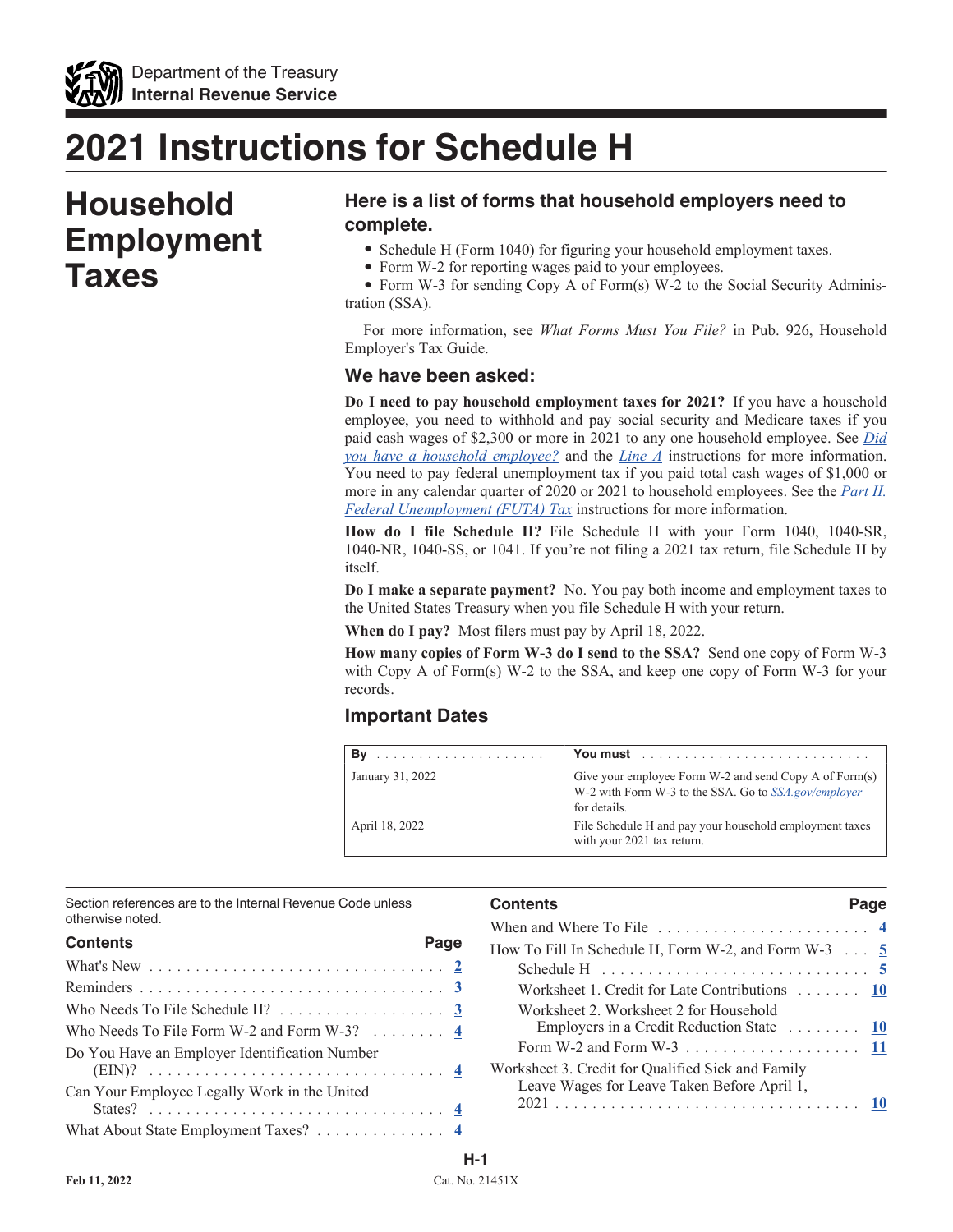#### **Contents** Page

| Worksheet 4. Credit for Qualified Sick and Family<br>Leave Wages for Leave Taken After March 31, |  |
|--------------------------------------------------------------------------------------------------|--|
| 2021, and Before October 1, 2021 10                                                              |  |
|                                                                                                  |  |
|                                                                                                  |  |
| What Is the Earned Income Credit (EIC)? $\ldots \ldots \ldots \ldots$ 15                         |  |
|                                                                                                  |  |
|                                                                                                  |  |
|                                                                                                  |  |
| Completed Examples of Schedule H, Form W-2, and                                                  |  |
|                                                                                                  |  |
| Privacy Act and Paperwork Reduction Act Notice 19                                                |  |
|                                                                                                  |  |

# **Future Developments**

For the latest information about developments related to Schedule H and its instructions, such as legislation enacted after they were published, go to *[IRS.gov/ScheduleH](https://www.irs.gov/scheduleh)*.

### **What's New**

**Social security and Medicare tax for 2021.** The rate of social security tax on taxable wages, including qualified sick leave wages and qualified family leave wages for leave taken after March 31, 2021, and before October 1, 2021, is 6.2% each for the employer and employee or 12.4% for both. Qualified sick leave wages and qualified family leave wages for leave taken before April 1, 2021, aren't subject to the employer share of social security tax; therefore, the tax rate on these wages is 6.2%. The social security wage base limit is \$142,800.

The Medicare tax rate is 1.45% each for the employee and employer, unchanged from 2020. There is no wage base limit for Medicare tax.

Social security and Medicare taxes apply to the wages of household workers you pay \$2,300 or more in cash wages in 2021. For more information, see *Cash wages* and *\$2,300 test*, later.

For information about the rates and wage threshold that will apply in 2022, see Pub. 926.

**The COVID-19 related credit for qualified sick and family leave wages has been extended and amended.** The Families First Coronavirus Response Act (FFCRA) was amended by recent legislation. The FFCRA requirement that employers provide paid sick and family leave for reasons related to COV-ID-19 (the employer mandate) expired on December 31, 2020; however, the COVID-related Tax Relief Act of 2020 extends the periods for which employers providing leave that otherwise meets the requirements of the FFCRA may continue to claim tax credits for qualified sick and family leave wages paid for leave taken before April 1, 2021.

The American Rescue Plan Act of 2021 (the ARP) adds new sections 3131, 3132, and 3133 to the Internal Revenue Code to provide credits for qualified sick and family leave wages similar to the credits that were previously enacted under the FFCRA and amended and extended by the COVID-related Tax Relief Act of 2020. The credits under sections 3131 and 3132 are available for qualified leave wages paid for leave taken after March 31, 2021, and before October 1, 2021. Below are the major changes made under the ARP.

• The ARP keeps the daily wage thresholds that previously existed. The aggregate cap on qualified sick leave wages remains at 80 hours (10 days), but the limitation on the number of days resets with respect to leave taken by employees beginning on April 1, 2021. The aggregate cap on qualified family leave wages increases to \$12,000 from the previous cap of \$10,000, and the aggregate cap resets with respect to leave taken by employees beginning on April 1, 2021.

• The ARP also created a new category of leave under the Emergency Paid Sick Leave Act (EPSLA) and the Expanded Family and Medical Leave Act (Expanded FMLA) to include the time the employee is seeking or awaiting the results of a diagnostic test for, or a medical diagnosis of, COVID-19 (and the employee has been exposed to COVID-19 or the employee's employer has requested such test or diagnosis), or the employee is obtaining or accompanying an individual who is obtaining immunizations related to COVID-19 or recovering from or caring for an individual recovering from an injury, disability, illness, or condition related to such immunization. Additionally, employers may provide employees with paid family leave if the employee is unable to work due to any of the conditions for which eligible employers may provide paid sick leave under the EPSLA.

• The credits are still increased by the qualified health plan expenses allocable to the qualified sick and family leave wages but the credits are now also increased, subject to the qualified leave wage limitations, by certain amounts paid under collective bargaining agreements that are properly allocable to the qualified leave wages. The collectively bargained contributions paid by an eligible employer that are eligible for the credit are collectively bargained defined benefit pension plan contributions and collectively bargained apprenticeship program contributions that are properly allocable to qualified leave wages.

• Under section 3133, the credits are increased by the amount of the employer share of social security tax and Medicare tax on the qualified sick and family leave wages.

• Generally, the same wages can't be used as both qualified sick leave wages and qualified family leave wages.

How you report qualified sick and family leave wages and the credit for qualified sick and family leave wages has changed. Taxable qualified sick and family leave wages for leave taken after March 31, 2021, and before October 1, 2021, are included on line 1a and taxed at 12.4% for social security tax purposes. However, if you're reporting any qualified sick and family leave wages for leave taken before April 1, 2021, these wages are reported on line 1b, and taxed at 6.2% for social security tax purposes. For leave taken before April 1, 2021, the credit for qualified sick and family leave wages is reported on line 8b (nonrefundable portion) and, if applicable, line 8e (refundable portion). For leave taken after March 31, 2021, and before October 1, 2021, the credit for qualified sick and family leave wages is reported on line 8c (nonrefundable portion) and, if applicable, line 8f (refundable portion); and the nonrefundable portion of the credit is against the employer share of Medi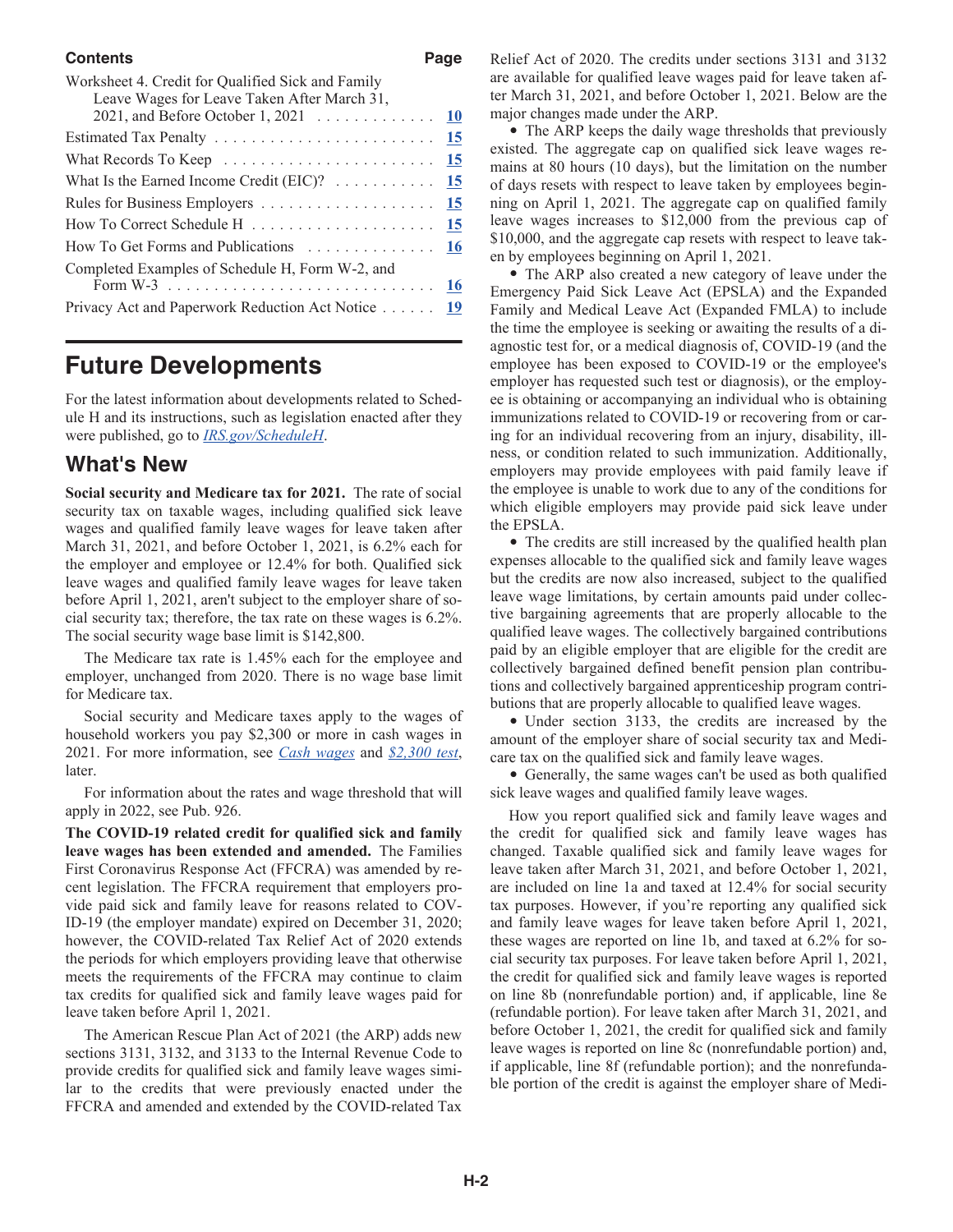care tax. For more information, see the instructions for line 8b, line 8c, line 8e, and line 8f, later.

**Deferral of the employer share of social security tax expired.** The Coronavirus Aid, Relief, and Economic Security (CARES) Act allowed employers to defer the deposit and payment of the employer share of social security tax. The deferred amount of the employer share of social security tax was only available for deposits due on or after March 27, 2020, and before January 1, 2021, as well as deposits and payments due after January 1, 2021, that are required for wages paid on or after March 27, 2020, and before January 1, 2021. One-half of the employer share of social security tax is due by December 31, 2021, and the remainder is due by December 31, 2022. Because both December 31, 2021, and December 31, 2022, are nonbusiness days, payments made on the next business day will be considered timely. Any payments or deposits you make before December 31, 2021, are first applied against your payment due on December 31, 2021, and then applied against your payment due on December 31, 2022. For more information about the deferral of employment tax deposits, go to *[IRS.gov/](https://www.irs.gov/etd) [ETD](https://www.irs.gov/etd)*. See *Paying the deferred amount of the employer share of social security tax*, later, for information about paying the deferred amount of the employer share of social security tax.

**Qualified parking exclusion and commuter transportation benefit.** For 2021, the monthly exclusion for qualified parking is \$270 and the monthly exclusion for commuter highway vehicle transportation and transit passes is \$270.

**Credit reduction state.** A state that hasn't repaid money it borrowed from the federal government to pay unemployment benefits is a "credit reduction state." The Department of Labor determines these states. If an employer pays wages that are subject to the unemployment tax laws of a credit reduction state, that employer must pay additional federal unemployment tax.

For 2021, the U.S. Virgin Islands (USVI) is the only credit reduction state. If you paid wages that were subject to the unemployment compensation laws of the USVI, your credit against federal unemployment tax will be reduced based on the credit reduction rate (for example, 0.033) for that credit reduction state. See Worksheet 2 to figure your credit reduction for 2021.

### **Reminders**

**Paying the deferred amount of the employer share of social security tax.** One-half of the employer share of social security tax is due by December 31, 2021, and the remainder is due by December 31, 2022. Because both December 31, 2021, and December 31, 2022, are nonbusiness days, payments made on the next business day will be considered timely. Any payments you make before December 31, 2021, are first applied against your payment due on December 31, 2021, and then applied against your payment due on December 31, 2022. For additional information, go to *[IRS.gov/ETD](https://www.irs.gov/etd)*.

*How to pay the deferred amount of the employer share of social security tax.* You may pay the amount you owe electronically using the Electronic Federal Tax Payment System (EFTPS), by credit or debit card, or by a check or money order. The preferred method of payment is EFTPS. For more information, go to *[EFTPS.gov](https://www.eftps.gov/eftps/)*, or call 800-555-4477 or 800-733-4829 (TDD). To pay the deferred amount, select Payment due on an IRS notice.

To pay by credit or debit card, go to *[IRS.gov/PayByCard](https://www.IRS.gov/PayByCard)*. If you pay by check or money order, make it payable to "United States Treasury." Enter your EIN, "Schedule H," and the calendar year in which you originally deferred the payment (for example, "TY2020"). Payment of the deferral isn't reported on Schedule H (Form 1040).

**Bicycle commuting reimbursements.** The Tax Cuts and Jobs Act (P.L. 115-97) suspends the exclusion of qualified bicycle commuting reimbursements from your employee's income for tax years beginning after 2017 and before 2026.

**Outsourcing payroll duties.** You're responsible to ensure that tax returns are filed and deposits and payments are made, even if you contract with a third party to perform these acts. You remain responsible if the third party fails to perform any required action. Before you choose to outsource any of your payroll and related tax duties (that is, withholding, reporting, and paying over social security, Medicare, FUTA, and income taxes) to a third-party payer, such as a payroll service provider or reporting agent, go to *[IRS.gov/OutsourcingPayrollDuties](https://www.irs.gov/outsourcingpayrollduties)* for helpful information on this topic. For more information on the different types of third-party payer arrangements, see section 16 of Pub. 15.

**Paid preparers.** If you use a paid preparer, your paid preparer must sign Schedule H in Part IV unless you're attaching Schedule H to Form 1040, 1040-SR, 1040-NR, 1040-SS, or 1041. A paid preparer must sign Schedule H and provide the information requested in the *Paid Preparer Use Only* section only if the preparer was paid to prepare Schedule H and isn't your employee. The preparer must give you a copy of the return in addition to the copy to be filed with the IRS.

If you're required to file a 2021 Form W-2 for any household employee, you must also send Form W-3 with Copy A of Form(s) W-2 to the SSA. You're encouraged to file your Forms W-2 and W-3 electronically. If filing electronically via the SSA's Form W-2 Online service, the SSA generates Form W-3 data from the electronic submission of Form(s) W-2. Go to the SSA's Employer W-2 Filing Instructions & Information website at *[SSA.gov/employer](https://www.ssa.gov/employer)* to learn about electronic filing.

### **Who Needs To File Schedule H?**

You must file Schedule H if you answer "Yes" to any of the questions on lines A, B, and C of Schedule H.

**Did you have a household employee?** If you hired someone to do household work and you could control what work he or she did and how he or she did it, you had a household employee. This is true even if you gave the employee freedom of action. What matters is that you had the right to control the details of how the work was done.

*Example.* You paid Betty Oak to babysit your child and do light housework 4 days a week in your home. Betty followed your specific instructions about household and childcare duties. You provided the household equipment and supplies Betty needed to do her work. Betty is your household employee.

Household work is work done in or around your home. Some examples of workers who do household work are: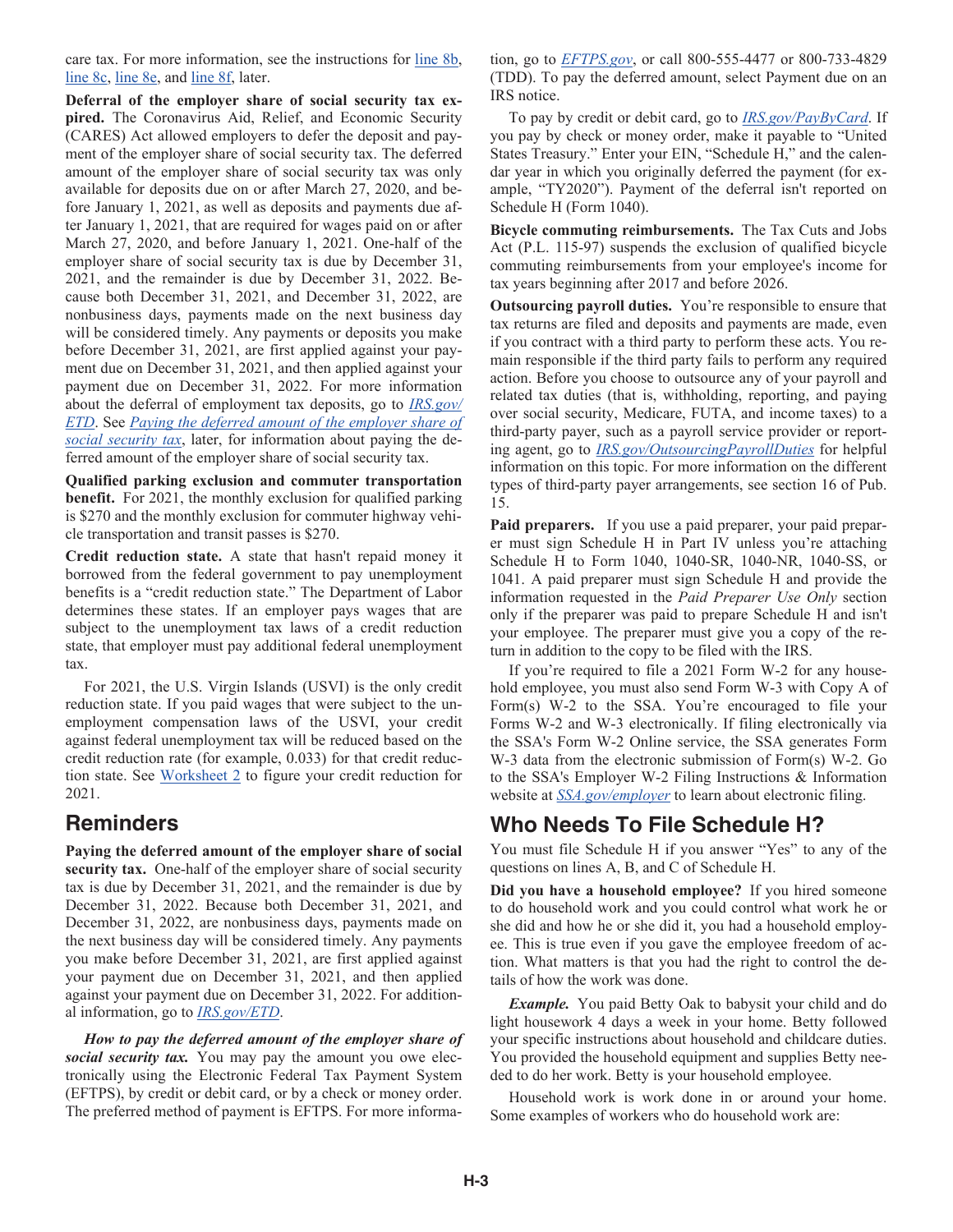| <b>Babysitters</b> | Cooks        | Maids          |
|--------------------|--------------|----------------|
| <b>Butlers</b>     | Drivers      | Nannies        |
| Caretakers         | Health aides | Private nurses |
| Cleaning people    | Housekeepers | Yard workers   |

If a worker is your employee, it doesn't matter whether the work is full or part time or that you hired the worker through an agency or from a list provided by an agency or association. Also, it doesn't matter if the wages paid are for work done hourly, daily, weekly, or by the job.

If you're a home care service recipient receiving home care services through a program administered by a federal, state, or local government agency, and the person who provides your care is your household employee, you can ask the IRS to authorize an agent under section 3504 to report, file, and pay all federal employment taxes, including FUTA taxes, on your behalf. See Form 2678, Employer/Payer Appointment of Agent, for more information.



*If a government agency or third-party agent reports and pays the employment taxes on wages paid to your*  **TIP** *household employee on your behalf, you don't need to file Schedule H to report those taxes.*

**Workers who aren't your employees.** Workers you get from an agency aren't your employees if the agency is responsible for who does the work and how it is done. Self-employed workers are also not your employees. A worker is self-employed if only he or she can control how the work is done. A self-employed worker usually provides his or her own tools and offers services to the general public in an independent business.

*Example.* You made an agreement with Paul Brown to care for your lawn. Paul runs a lawn care business and offers his services to the general public. He hires his own helpers, instructs them how to do their jobs, and provides his own tools and supplies. Neither Paul nor his helpers are your employees.

For more information, see Pub. 926.

### **Who Needs To File Form W-2 and Form W-3?**

You must file Form W-2 for each household employee to whom you paid \$2,300 or more of cash wages in 2021 that are subject to social security and Medicare taxes. To find out if the wages are subject to these taxes, see the instructions for Schedule H, line 1a, line 3, and line 5, later. Even if the wages aren't subject to these taxes, if you withheld federal income tax from the wages of any household employee, you must file Form W-2 for that employee. However, when not subject to social security and Medicare taxes, leave boxes 3, 4, 5, and 6 blank on Form W-2; only complete boxes 1 and 2. If the wages are below \$2,300 for 2021 and you complete boxes 3, 4, 5, and 6 on Form W-2, the SSA will reject your Form W-2.

If you file one or more Forms W-2, you must also file Form W-3. If filing electronically via the SSA's Form W-2 Online service, the SSA generates Form W-3 automatically based on your Form(s) W-2. For more information on electronic filing,

go to the SSA's Employer W-2 Filing Instructions & Information website at *[SSA.gov/employer](https://www.ssa.gov/employer)*.

# **Do You Have an Employer Identification Number (EIN)?**

If you have household employees, you will need an EIN to file Schedule H. If you don't have an EIN, you may apply for one online by going to *[IRS.gov/EIN](https://www.irs.gov/ein)*. You may also apply for an EIN by faxing or mailing Form SS-4 to the IRS. Don't use your social security number (SSN) in place of an EIN. The Instructions for Form SS-4 explain how you can get an EIN immediately over the Internet, generally within 4 business days by fax, or in about 4 weeks if you apply by mail. Go to *[IRS.gov/Forms](https://www.irs.gov/forms)*  to get forms and publications, including Form SS-4.

# **Can Your Employee Legally Work in the United States?**

It is unlawful to employ a person who can't legally work in the United States. When you hire a household employee to work for you on a regular basis, you and the employee must each complete part of the U.S. Citizenship and Immigration Services (USCIS) Form I-9, Employment Eligibility Verification. You must verify that the employee is either a U.S. citizen or a person who can legally work in the United States and you must keep Form I-9 for your records. You can get the form and the USCIS Handbook for Employers by going to the USCIS website at *[USCIS.gov/I-9-Central](https://www.uscis.gov/i-9-central)*. You may use E-Verify at *[e](https://www.e-verify.gov)[verify.gov](https://www.e-verify.gov)* to confirm the employment eligibility of newly hired employees.

# **What About State Employment Taxes?**

If you employed a household employee in 2021, you probably have to pay contributions to your state unemployment fund for 2021. To find out if you do, contact your state unemployment tax agency. For a list of state unemployment tax agencies, go to the U.S. Department of Labor's website at *[oui.doleta.gov/](https://oui.doleta.gov/unemploy/agencies.asp) [unemploy/agencies.asp](https://oui.doleta.gov/unemploy/agencies.asp)*. You should also find out if you need to pay or collect other state employment taxes or carry workers' compensation insurance.

# **When and Where To File**

### **Schedule H**

If you file Form 1040, 1040-SR, 1040-NR, 1040-SS, or 1041 for 2021, remember to attach Schedule H to it. Mail your return, by April 18, 2022, to the address shown in your tax return instructions.

**Exceptions.** If you get an extension of time to file your return, file your return with Schedule H by the extended due date. If you're a fiscal year filer, file your return and Schedule H by the due date of your fiscal year return, including extensions.



*If you're a calendar year taxpayer and have no household employees for 2021, you don't have to file Schedule H for 2021.*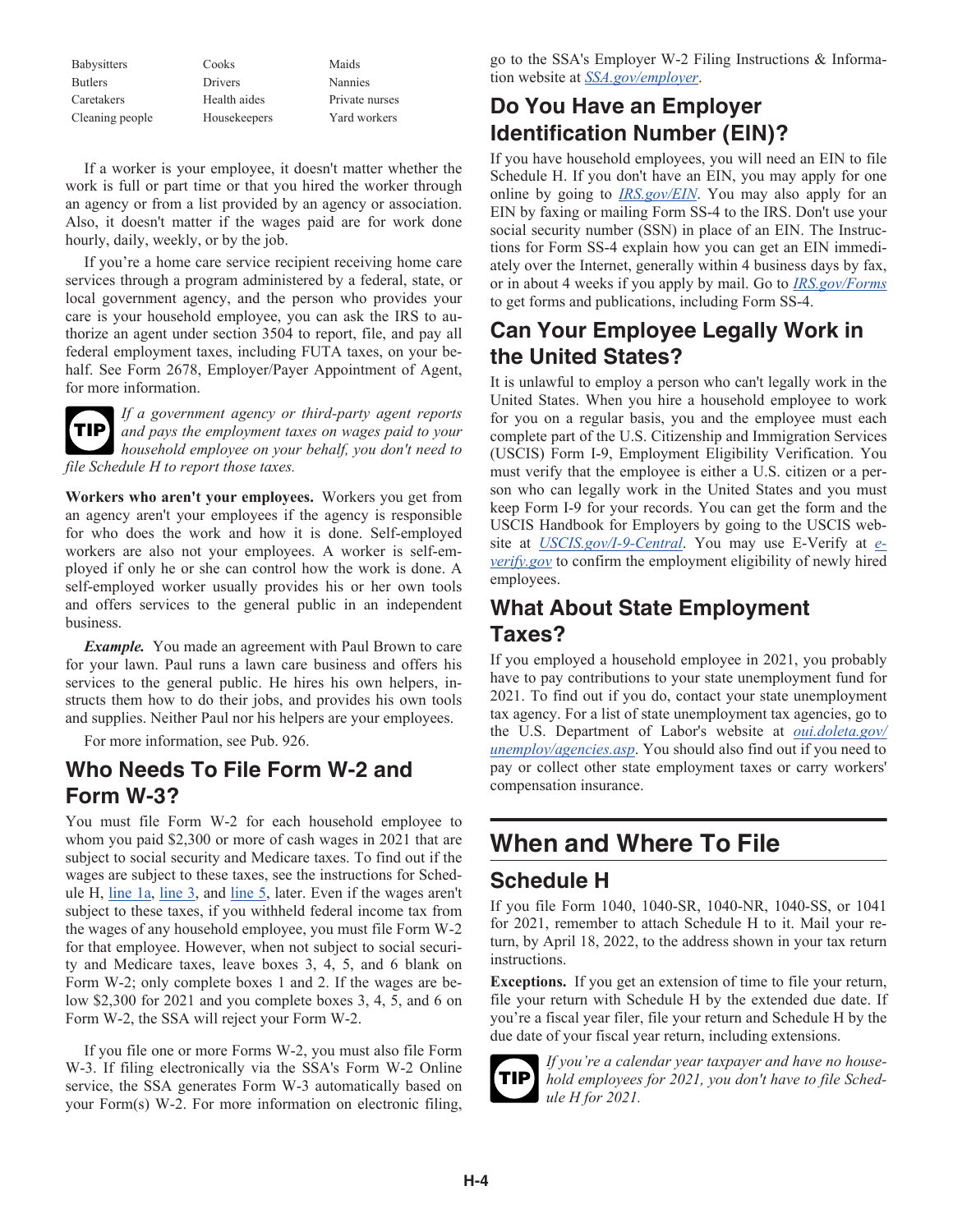If you have household employees for 2021, but you're not required to file a 2021 tax return (for example, because your income is below the amount that requires you to file), you must file Schedule H by itself by April 18, 2022. Complete Schedule H and put it in an envelope with your check or money order. Don't send cash. See the list of filing addresses later in these instructions. Mail your completed Schedule H and payment to the address listed for the place where you live. Make your check or money order payable to "United States Treasury" for the total household employment taxes due. Enter your name, address, SSN, daytime phone number, and "2021 Schedule H" on your check or money order. Household employers that are tax exempt and don't have to file a tax return (for example, churches that pay a household worker to take care of a minister's home) may also file Schedule H by itself.

### **Form W-2 and Form W-3**

You're encouraged to file your Forms W-2 and W-3 electronically. Go to the SSA's Employer W-2 Filing Instructions & Information website at *[SSA.gov/employer](https://www.ssa.gov/employer)* to learn about electronic filing. If filing electronically via the SSA's Form W-2 Online service, the SSA generates Form W-3 automatically based on your Form(s) W-2.

By January 31, 2022, send Copy A of all Forms W-2 with Form W-3 to the SSA and give Copies B, C, and 2 of Form W-2 to each employee. For paper forms, you will meet this requirement if the form is properly addressed, mailed, and postmarked no later than January 31, 2022.



*If you file Forms W-2 and W-3 electronically, don't mail the paper Forms W-2 and W-3 to the SSA.*

If filing on paper, mail Copy A of all Forms W-2 with Form W-3 to:

Social Security Administration Direct Operations Center Wilkes-Barre, PA 18769-0001

If you use "Certified Mail" to file, change the ZIP code to "18769-0002." If you use an IRS-approved private delivery service (PDS), add "Attn: W-2 Process, 1150 E. Mountain Dr." to the address and change the ZIP code to "18702-7997." Go to *[IRS.gov/PDS](https://www.irs.gov/pds)* for the current list of IRS-approved PDSs.



*Check with your state, city, or local tax department to find out if you must file Copy 1 of Form W-2.*

**Penalties.** You may have to pay a penalty if you don't give Forms W-2 to your employees or file Copy A of the forms with the SSA by the due dates. You may also have to pay a penalty if you don't show your employee's SSN on Form W-2 or don't provide correct information on the form.

# **How To Fill In Schedule H, Form W-2, and Form W-3**

### **Schedule H**

*If you were notified that your household employee received payments from a state disability plan, see* State **CELLET CONSERVERS**<br> **CAUTION** Disability Payments, later.

**Social security number (SSN).** Enter your SSN. Form 1041 filers, don't enter a number in this space. But be sure to enter your EIN in the space provided.

**Employer identification number (EIN).** An EIN is a nine-digit number assigned by the IRS. The digits are arranged as follows: 00-0000000. Enter your EIN in the space provided. If you don't have an EIN, see *Do You Have an Employer Identification Number (EIN),* earlier. If you applied for an EIN but haven't received it, enter "Applied For" and the date you applied. Don't use your SSN as an EIN.

**Line A.** To figure the total cash wages you paid in 2021 to each household employee, don't include amounts paid to any of the following individuals.

- Your spouse.
- Your child who was under age 21.
- Your parent. (See *Exception for parents* below.)

• Your employee who was under age 18 at any time during 2021. If the employee wasn't a student, see *Exception for employees under age 18* below.

*Exception for parents.* Include the cash wages you paid your parent for work in or around your home if both (1) and (2) below apply.

1. Your child (including an adopted child or stepchild) who lived with you was under age 18 or had a physical or mental condition that required the personal care of an adult for at least 4 continuous weeks during the calendar quarter in which services were performed. A calendar quarter is January through March, April through June, July through September, or October through December.

2. You were divorced and not remarried, a widow or widower, or married to and living with a person whose physical or mental condition prevented him or her from caring for the child for at least 4 continuous weeks during the calendar quarter in which services were performed.

*Exception for employees under age 18.* Include the cash wages you paid to a person who was under age 18 and not a student if providing household services was his or her principal occupation.

**Cash wages.** Cash wages include wages paid by check, money order, etc. Cash wages don't include the value of food, lodging, clothing, transit passes, or other noncash items you give a household employee. However, cash you give your employee in place of these items is included in cash wages.

Noncash wages paid to household employees aren't subject to social security taxes or Medicare taxes; however, they are subject to federal income tax unless a specific exclusion applies. Report the value of taxable noncash wages in box 1 of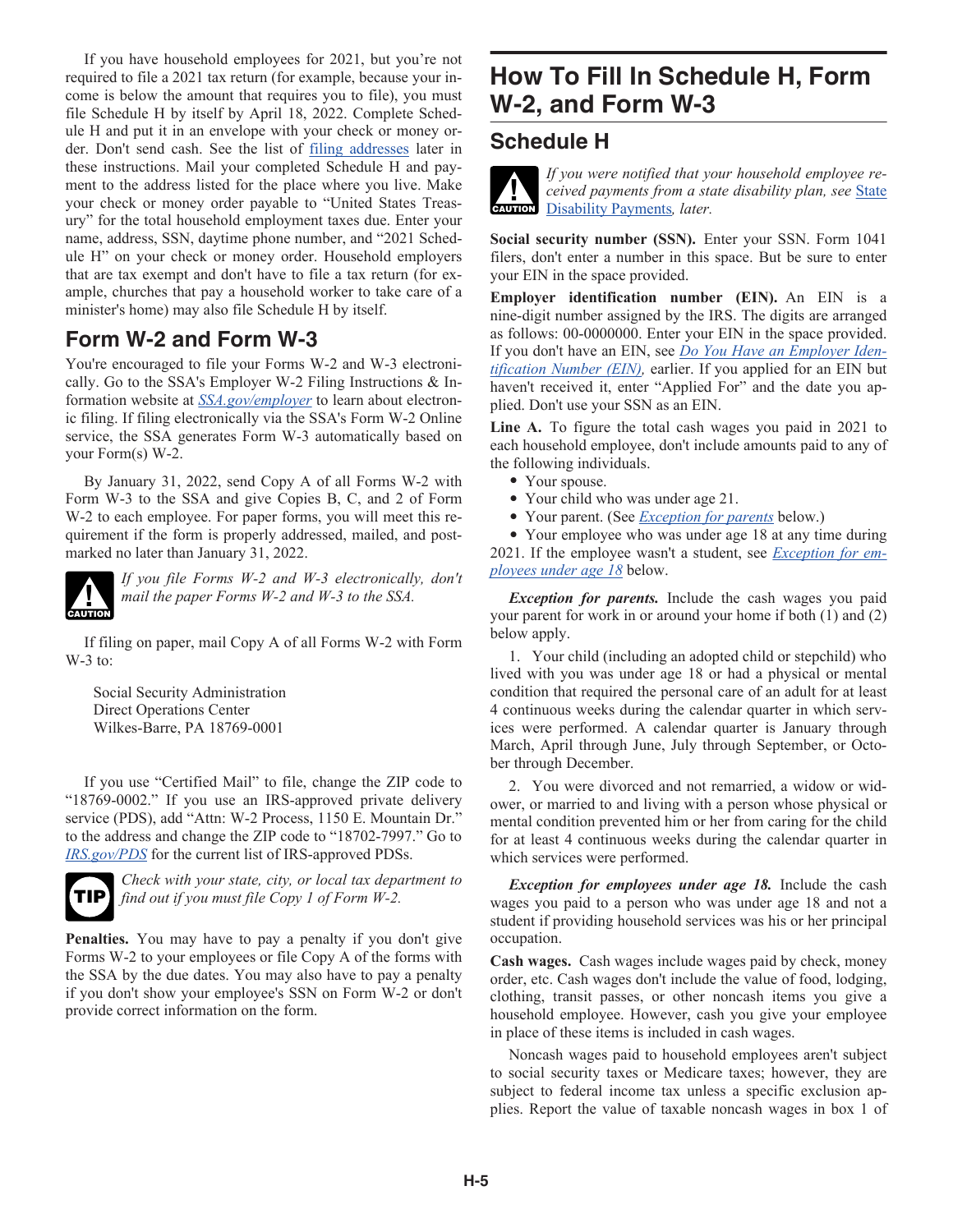Form W-2 together with cash wages. Don't show noncash wages in box 3 or in box 5 of Form W-2. See section 5 of Pub. 15 for more information on cash and noncash wages, and Pub. 15-B for more information on fringe benefits.

*Transportation (commuting) benefits.* If you reimburse your employee for qualified parking, transportation in a commuter highway vehicle, or transit passes, you may be able to exclude the cash reimbursement amounts from counting as cash wages subject to social security and Medicare taxes. Qualified parking is parking at or near your home or at or near a location from which your employee commutes to your home. It doesn't include parking at or near your employee's home. For 2021, you can reimburse your employee up to \$270 per month for qualified parking and \$270 per month for combined commuter highway vehicle transportation and transit passes. See *Transportation (Commuting) Benefits* in Pub. 15-B for more information. Any cash reimbursement over these amounts is included as wages.

### **Part I. Social Security, Medicare, and Federal Income Taxes**

Social security and Medicare taxes fund retirement, survivor, disability, and health benefits for workers and their families. You and your employees generally pay these taxes in equal amounts.

You're not required to withhold federal income tax from wages you pay a household employee. You should withhold federal income tax only if your household employee asks you to withhold it and you agree. The employee must give you a completed Form W-4.

For 2021, the rate of social security tax on taxable wages, except for qualified sick and qualified family leave wages for leave taken before April 1, 2021, is 6.2% (0.062) each for the employer and employee or 12.4% (0.124) for both. Qualified sick and family leave wages for leave taken before April 1, 2021, aren't subject to the employer share of social security tax; therefore, the tax rate on those wages is 6.2% (0.062). The limit on wages subject to social security tax is \$142,800.

The Medicare tax rate is 1.45% (0.0145) each for the employee and employer, unchanged from 2020. There is no limit on wages subject to the Medicare tax. If you didn't deduct the employee's share from his or her wages, you must pay the employee's share of tax and your share of tax, a total of 12.4% (0.124) for social security tax and 2.9% (0.029) for Medicare tax. See *Form W-2 and Form W-3*, later, for more information.

In addition to withholding Medicare tax at 1.45% (0.0145), you must withhold a 0.9% (0.009) Additional Medicare Tax from wages you pay to an employee in excess of \$200,000 in a calendar year. You're required to begin withholding Additional Medicare Tax in the pay period in which you pay wages in excess of \$200,000 to an employee and continue to withhold it each pay period until the end of the calendar year. Additional Medicare Tax is only imposed on the employee. There is no employer share of Additional Medicare Tax. All wages that are subject to Medicare tax are subject to Additional Medicare Tax withholding if paid in excess of the \$200,000 withholding threshold.

For more information on Additional Medicare Tax, go to *[IRS.gov/ADMT](https://www.irs.gov/admt)*.

*\$2,300 test.* If you pay a household employee \$2,300 or more in cash wages during 2021, you must report and pay social security and Medicare taxes on all the wages, including the first \$2,300 paid to that employee. The test applies to cash wages paid in 2021 regardless of when the wages were earned. See Pub. 926 for more information.

**Line 1a.** Enter on line 1a the total of cash wages (see *Cash wages*, earlier) paid in 2021 to each household employee who meets the \$2,300 test, explained earlier.



*If you paid any household employee cash wages of more than \$142,800 in 2021, include on line 1a only*  **caution** *the first \$142,800 of that employee's cash wages.* 

Line 1b. Enter the qualified sick and family wages for leave taken before April 1, 2021, included on line 1a. For more information on qualified sick and family wages for leave taken before April 1, 2021, see the instructions for line 8g and line 8i, later.

**Line 2a.** Multiply the amount on line 1a by 12.4% (0.124) and enter the result on line 2a.

**Line 2b.** Multiply the amount on line 1b by 6.2% (0.062) and enter the result on line 2b.

**Line 2c.** Enter the total social security tax. Subtract line 2b from line 2a.

**Line 3.** Enter on line 3 the total of cash wages (see *Cash wages*, earlier) paid in 2021 to each employee who meets the \$2,300 test, explained earlier. There is no limit on wages subject to the Medicare tax.

Line 4. Multiply the amount on line 3 by 2.9% (0.029) and enter the result on line 4.

**Line 5.** Enter on line 5 the total cash wages (see *Cash wages*, earlier) paid to each employee in 2021 that exceeded \$200,000.

Line 6. Multiply the amount on line 5 by 0.9% (0.009) and enter the result on line 6.

**Line 7.** Enter on line 7 any federal income tax you withheld from the wages you paid to your household employees in 2021. See Pub. 926 and Pub. 15 for information on withholding federal income taxes.

**Line 8a.** Add lines 2c, 4, 6, and 7 and enter the result on line 8a.

### **Lines 8b Through 8f**

If you aren't claiming a credit for qualified sick or family leave wages, enter the amount from line 8a on line 8d and skip to line 9.

The same wages can't be be both qualified sick leave wages and qualified family leave wages. With regard to leave taken before April 1, qualified leave wages can't be taken into account for purposes of the credit under section 45S. With regard to leave taken after March 31, wages taken into account for purposes of the credits under section 45A, 45P, 45S, 51, or 3134 can't be qualified leave wages.

**EPSLA.** Employers with fewer than 500 employees and, for leave taken after March 31, 2021, and before October 1, 2021,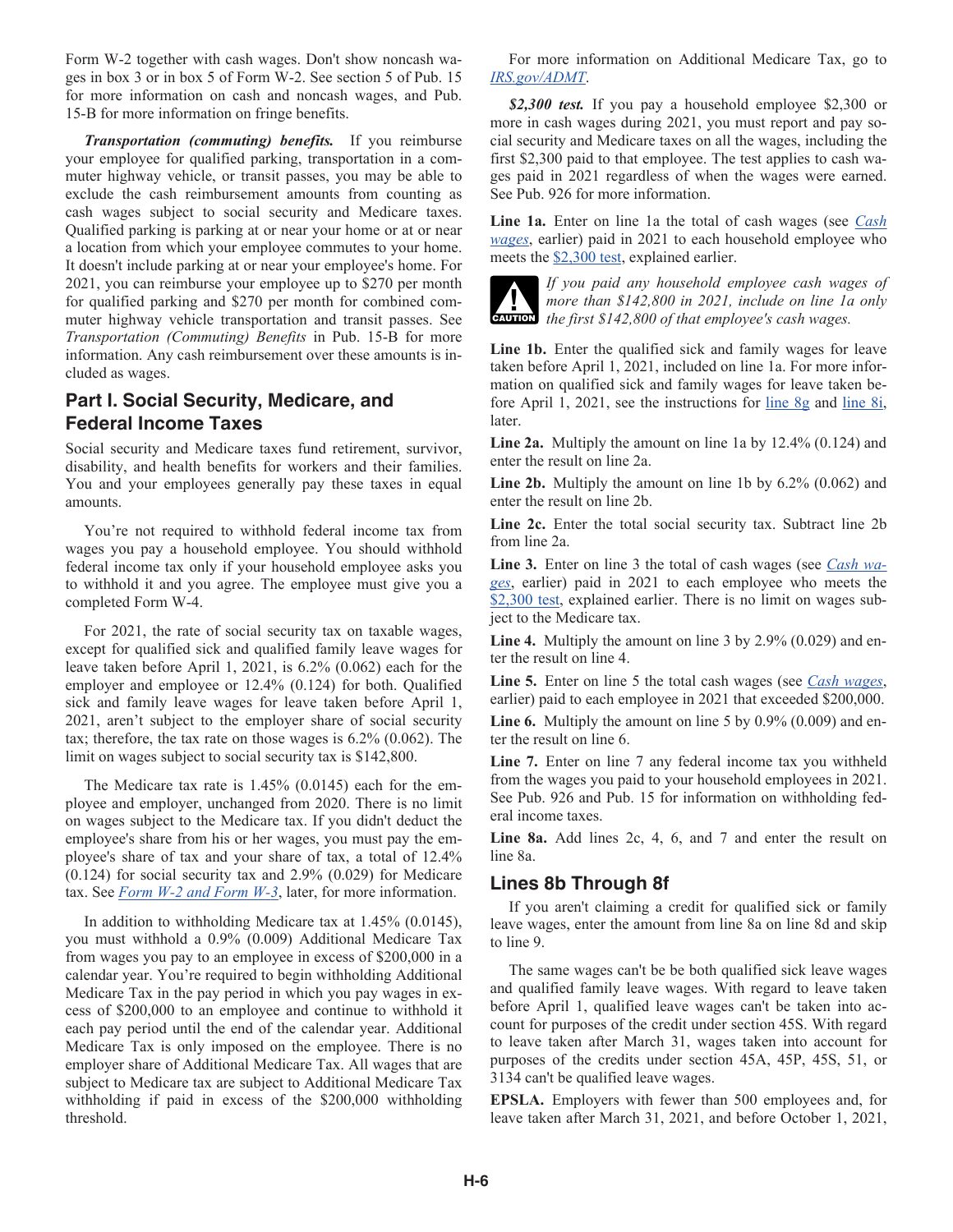certain governmental employers without regard to number of employees (except for the federal government and its agencies and instrumentalities unless described in section  $501(c)(1)$  are entitled to a credit if they provide paid sick leave to employees that otherwise meets the requirements of the EPSLA. Under the EPSLA, as amended for purposes of the ARP, wages are qualified sick leave wages if paid to employees that are unable to work before October 1, 2021, because the employee:

1. Is subject to a federal, state, or local quarantine or isolation order related to COVID-19;

2. Has been advised by a health care provider to self-quarantine due to concerns related to COVID-19;

3. Is experiencing symptoms of COVID-19 and seeking a medical diagnosis; or, for leave taken after March 31, 2021, and before October 1, 2021, is seeking or awaiting the results of a diagnostic test for, or a medical diagnosis of, COVID-19 (and the employee has been exposed to COVID-19 or the employee's employer has requested such test or diagnosis), or the employee is obtaining immunizations related to COVID-19 or recovering from an injury, disability, illness, or condition related to such immunization;

4. Is caring for an individual subject to an order described in (1) or who has been advised as described in (2);

5. Is caring for a son or daughter because the school or place of care for that child has been closed, or the childcare provider for that child is unavailable, due to COVID-19 precautions; or

6. Is experiencing any other substantially similar condition specified by the U.S. Department of Health and Human Services, which for leave taken after March 31, 2021, and before October 1, 2021, includes to accompany an individual to obtain immunization related to COVID-19, or to care for an individual who is recovering from any injury, disability, illness, or condition related to the immunization.

*Son or daughter.* A son or daughter must generally have been under 18 years of age or incapable of self-care because of a mental or physical disability. A son or daughter includes a biological child, adopted child, stepchild, foster child, legal ward, or child for whom the employee assumes parental status and carries out the obligations of a parent.

*Limits on qualified sick leave wages.* The EPSLA, as amended for purposes of the ARP, provides different limitations for different circumstances under which qualified sick leave wages are paid. For paid sick leave qualifying under (1), (2), or (3) earlier, the amount of qualified sick leave wages is determined at the employee's regular rate of pay, but the wages may not exceed \$511 for any day (or portion of a day) for which the individual is paid sick leave. For paid sick leave qualifying under  $(4)$ ,  $(5)$ , or  $(6)$  earlier, the amount of qualified sick leave wages is determined at two-thirds the employee's regular rate of pay, but the wages may not exceed \$200 for any day (or portion of a day) for which the individual is paid sick leave. The EPSLA also limits each individual to a maximum of up to 80 hours of paid sick leave in total for leave taken after March 31, 2020, and before April 1, 2021. The ARP resets this limit at 80 hours of paid sick leave for leave taken after March 31, 2021, and before October 1, 2021. Therefore, for leave taken after March 31, 2020, and before April 1, 2021, the maximum amount of paid sick leave wages can't exceed \$5,110 for an employee for leave under  $(1)$ ,  $(2)$ , or  $(3)$ , and it can't exceed \$2,000 for an employee for leave under  $(4)$ ,  $(5)$ , or  $(6)$ . These maximum amounts also reset and apply to leave taken after March 31, 2021, and before October 1, 2021.

For more information about qualified sick and family leave wages, go to *[IRS.gov/PLC](https://www.irs.gov/plc)*.

**Expanded FMLA.** Employers with fewer than 500 employees and, for leave taken after March 31, 2021, and before October 1, 2021, certain governmental employers without regard to number of employees (except for the federal government and its agencies and instrumentalities unless described in section  $501(c)(1)$  are entitled to a credit under the FFCRA, as amended for purposes of the ARP, if they provide paid family leave to employees that otherwise meets the requirements of the Expanded FMLA. For leave taken before April 1, 2021, wages are qualified family leave wages if paid to an employee who has been employed for at least 30 calendar days when an employee is unable to work due to the need to care for a son or daughter under 18 years of age or incapable of self-care because of a mental or physical disability because the school or place of care for that child has been closed, or the childcare provider for that child is unavailable, due to a public health emergency. See *Son or daughter*, earlier, for more information. For leave taken after March 31, 2021, and before October 1, 2021, the leave can be granted for any other reason provided by the EPSLA, as amended for purposes of the ARP.

For leave taken before April 1, 2021, the first 10 days for which an employee takes leave may be unpaid. During this period, employees may use other forms of paid leave, such as qualified sick leave, accrued sick leave, annual leave, or other paid time off. After an employee takes leave for 10 days, the employer provides the employee paid leave (that is, qualified family leave wages) for up to 10 weeks. For leave taken after March 31, 2021, and before October 1, 2021, the 10-day rule discussed above doesn't apply and the paid leave can be provided for up to 12 weeks.

*Rate of pay and limit on wages.* The rate of pay must be at least two-thirds of the employee's regular rate of pay (as determined under the Fair Labor Standards Act of 1938), multiplied by the number of hours the employee would have otherwise been scheduled to work. For leave taken after March 31, 2020, and before April 1, 2021, the qualified family leave wages can't exceed \$200 per day or \$10,000 in the aggregate per employee. For leave taken after March 31, 2021, and before October 1, 2021, the limit resets and the total qualified leave wages can't exceed \$200 per day or \$12,000 in the aggregate per employee.

For more information about qualified sick and family leave wages, go to *[IRS.gov/PLC](https://www.irs.gov/plc)*.

*If you paid qualified sick or family leave wages for leave taken before April 1, complete lines 8g through 8j before completing Worksheet 3. If you paid qualified sick or family leave wages for leave taken after March 31, complete lines 8k through 8n before completing Worksheet 4.* **TIP**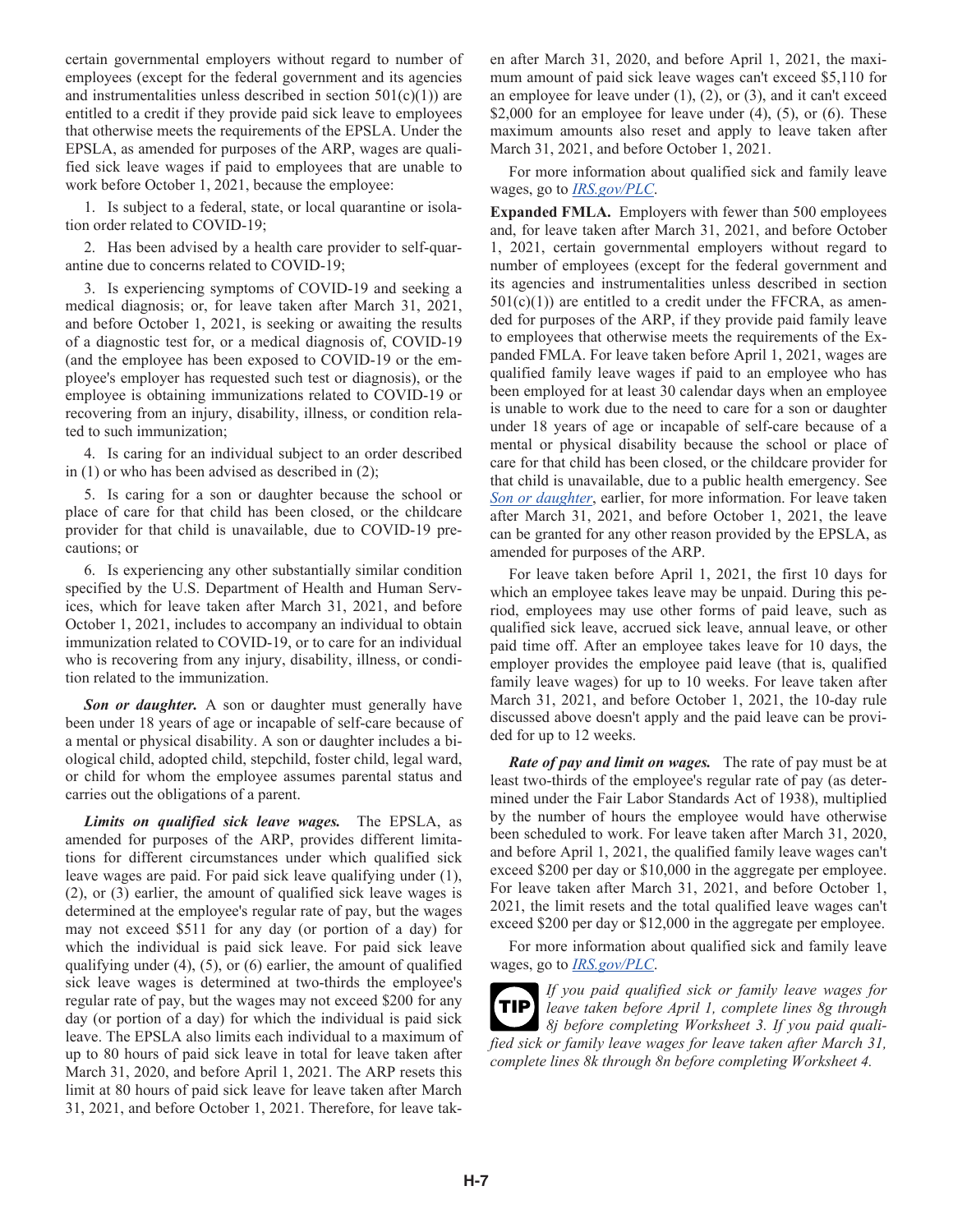**Line 8b.** Enter the nonrefundable portion of the credit for qualified sick and family leave wages for leave taken before April 1, 2021, from Worksheet 3, Step 2, line 2j.

Businesses, tax-exempt organizations with fewer than 500 employees, and Schedule H filers that provide paid sick leave under the EPSLA and/or provide paid family leave under the Expanded FMLA are eligible to claim the credit for qualified sick and family leave wages for leave taken before April 1, 2021. For purposes of this credit, qualified sick leave wages and qualified family leave wages are wages for social security and Medicare tax purposes, determined without regard to the exclusions from the definition of employment under sections  $3121(b)(1)$ –(22), that an employer pays that otherwise meet the requirements of the EPSLA or Expanded FMLA. The credit for qualified sick and family leave wages consists of the qualified sick leave wages, the qualified family leave wages, the qualified health plan expenses allocable to those wages, and the employer share of Medicare tax allocable to those wages. The nonrefundable portion of the credit is limited to the employer share of social security tax.



*You must include the full amount (both the nonrefundable and refundable portions) of the credit for qualified sick and family leave wages in your gross income for the tax year that includes the last day of any calendar quarter in which a credit is allowed. See the instructions for the form you file.*

**Line 8c.** Enter the nonrefundable portion of credit for qualified sick and family leave wages for leave taken after March 31, 2021, and before October 1, 2021, from Worksheet 4, Step 2, line 2l.

Businesses, tax-exempt organizations with fewer than 500 employees, and Schedule H filers that provide paid sick leave under the EPSLA, as amended for purposes of the ARP, and/or provide paid family leave under the Expanded FMLA, as amended for purposes of the ARP, are eligible to claim the credit for qualified sick and family leave wages for leave taken after March 31, 2021, and before October 1, 2021. The nonrefundable portion of the credit is limited to the employer share of Medicare tax.

For purposes of this credit, qualified sick leave wages and qualified family leave wages are wages for social security and Medicare tax purposes, determined without regard to the exclusions from the definition of employment under sections  $3121(b)(1)$ –(22), that an employer pays that otherwise meet the requirements of the EPSLA or Expanded FMLA, as enacted under the FFCRA and amended for purposes of the ARP.

The credit for qualified sick and family leave wages consists of the qualified sick leave wages and/or qualified family leave wages; qualified health plan expenses allocable to qualified sick and family leave wages; collectively bargained defined benefit pension plan contributions, subject to the qualified leave wage limitations, allocable to the qualified sick and family leave wages; collectively bargained apprenticeship program contributions, subject to the qualified leave wage limitations, allocable to the qualified sick and family leave wages; and employer share of social security and Medicare tax allocable to the qualified sick and family leave wages. For more information on the collectively bargained amounts discussed above, see sections 3131 and 3132.

**Line 8d.** Enter the total social security, Medicare, and federal income taxes after the nonrefundable credit. Add lines 8b and 8c and then subtract that total from line 8a.

**Line 8e.** Enter the refundable portion of qualified sick and family leave wages for leave taken before April 1, 2021, from Worksheet 3, Step 2, line 2k.

Businesses, tax-exempt organizations with fewer than 500 employees, and Schedule H filers that provide paid sick leave under the EPSLA and/or provide paid family leave under the Expanded FMLA are eligible to claim the credit for qualified sick and family leave wages for leave taken before April 1, 2021. The refundable portion of the credit is allowed after the employer share of social security tax is reduced to zero by nonrefundable credits.

Line 8f. Enter the refundable portion of the credit for qualified sick and family leave wages for leave taken after March 31, 2021, and before October 1, 2021, from Worksheet 4, Step 2, line 2m.

Businesses, tax-exempt organizations with fewer than 500 employees, and Schedule H filers are entitled to a credit if they provide paid sick leave to employees that otherwise meets the requirements of the EPSLA, as amended for purposes of the ARP, and/or provide paid family leave to employees that otherwise meets the requirements under the Expanded FMLA, as amended for purposes of the ARP, for leave taken after March 31, 2021, and before October 1, 2021. The refundable portion of the credit is allowed after the employer share of Medicare tax is reduced to zero by nonrefundable credits that are applied against the employer share of Medicare tax.

### **Lines 8g Through 8n**

**Qualified health plan expenses allocable to qualified sick and family leave wages.** The credit for qualified sick leave wages and qualified family leave wages is increased to cover the qualified health plan expenses that are properly allocable to the qualified leave wages for which the credit is allowed. These qualified health plan expenses are amounts paid or incurred by the employer to provide and maintain a group health plan but only to the extent such amounts are excluded from the employees' income as coverage under an accident or health plan. The amount of qualified health plan expenses generally includes both the portion of the cost paid by the employer and the portion of the cost paid by the employee with pre-tax salary reduction contributions. However, qualified health plan expenses don't include amounts that the employee paid for with after-tax contributions. For more information, go to *[IRS.gov/PLC](https://www.irs.gov/plc)*.

*The amounts entered on lines 8g through 8n are amounts that you use on Worksheet 3 and Worksheet*  **TIP** *4 at the end of these instructions to figure certain credits. If you're claiming these credits, you must enter the applicable amounts.*

**Line 8g.** Enter the qualified taxable (subject to social security tax) sick leave wages you paid to your employees for leave taken before April 1, 2021. Qualified sick leave wages for leave taken before April 1, 2021, aren't subject to the employer share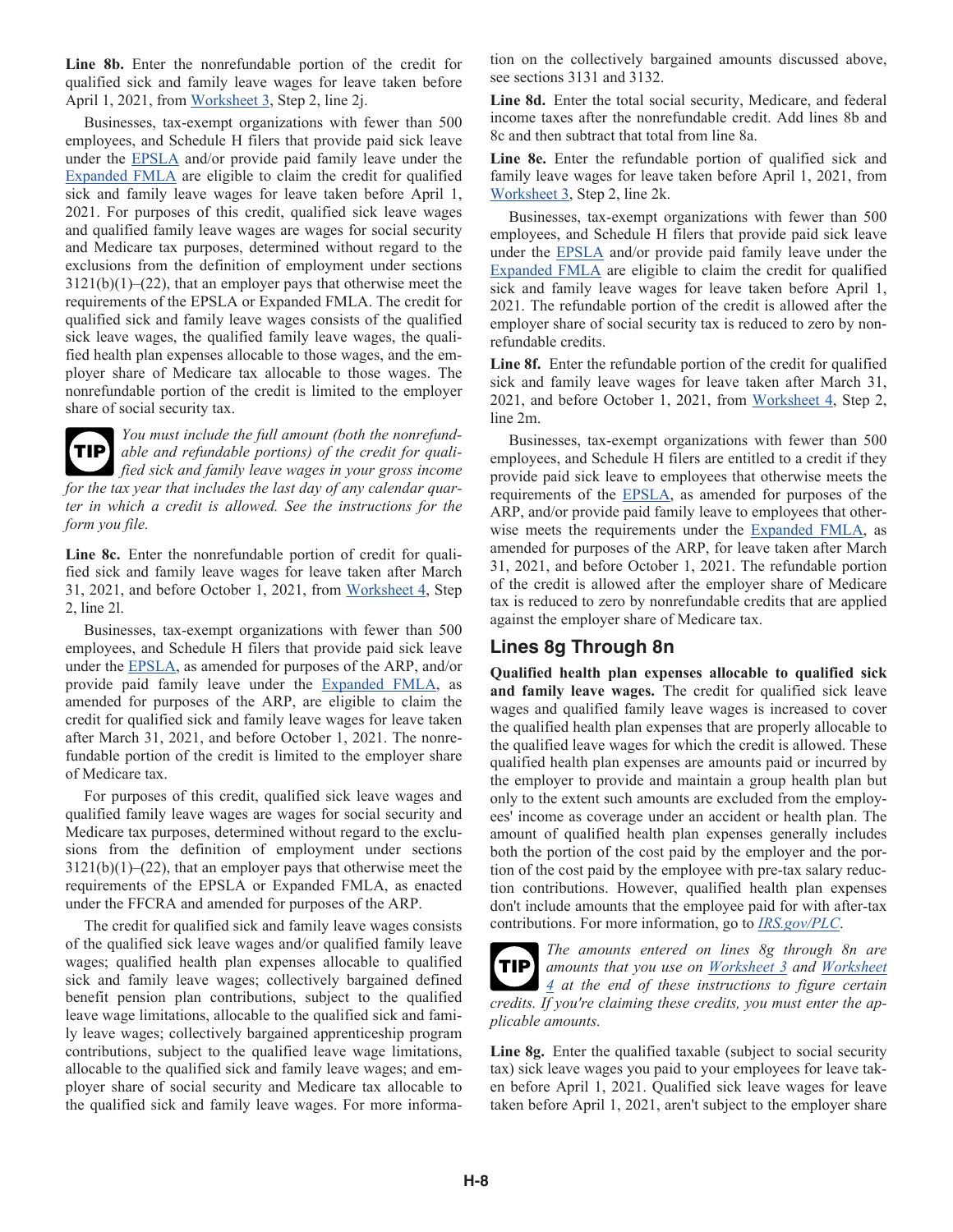of social security tax; therefore, the tax rate on these wages is 6.2% (0.062). Stop paying social security tax on and entering an employee's wages on line 1a when the employee's taxable wages, including wages reported on line 1b, qualified sick leave wages, and qualified family leave wages, reach \$142,800 for the year. See the instructions for line 3, earlier, for reporting Medicare tax on qualified sick leave wages, including the portion above the social security wage base. This amount is also entered on Worksheet 3, Step 2, line 2a.

**Line 8h.** Enter the qualified health plan expenses allocable to qualified sick leave wages for leave taken before April 1, 2021. This amount is also entered on Worksheet 3, Step 2, line 2b.

Line 8i. Enter the qualified taxable (subject to social security tax) family leave wages you paid to your employees for leave taken before April 1, 2021. Qualified family leave wages for leave taken before April 1, 2021, aren't subject to the employer share of social security tax; therefore, the tax rate on these wages is 6.2% (0.062). Stop paying social security tax on and entering an employee's wages on line 1a when the employee's taxable wages, including wages reported on line 1b, qualified sick leave wages, and qualified family leave wages, reach \$142,800 for the year. See the instructions for line 3, earlier, for reporting Medicare tax on qualified family leave wages, including the portion above the social security wage base. This amount is also entered on Worksheet 3, Step 2, line 2e.

Line 8*j*. Enter the qualified health plan expenses allocable to qualified family leave wages for leave taken before April 1, 2021. This amount is also entered on Worksheet 3, Step 2, line 2f.

Line 8k. Enter the qualified sick leave wages you paid to your employees for leave taken after March 31, 2021, and before October 1, 2021, including any qualified sick leave wages that were above the social security wage base and any qualified sick leave wages excluded from the definition of employment under sections  $3121(b)(1)–(22)$ . See the instructions for line 8c, earlier, for more information about qualified sick leave wages for leave taken after March 31, 2021, and before October 1, 2021. This amount is also entered on Worksheet 4, Step 2, line 2a.

Line 8l. Enter the qualified health plan expenses allocable to qualified sick leave wages for leave taken after March 31, 2021, and before October 1, 2021. This amount is also entered on Worksheet 4, Step 2, line 2b.

**Line 8m.** Enter the qualified family leave wages you paid to your employees for leave taken after March 31, 2021, and before October 1, 2021, including any qualified family leave wages that were above the social security wage base and any qualified family leave wages excluded from the definition of employment under sections  $3121(b)(1)-(22)$ . See the instructions for line 8c, earlier, for more information about qualified family leave wages for leave taken after March 31, 2021, and before October 1, 2021. This amount is also entered on Worksheet 4, Step 2, line 2f.

Line **8n.** Enter the qualified health plan expenses allocable to qualified family leave wages for leave taken after March 31, 2021, and before October 1, 2021. This amount is also entered on Worksheet 4, Step 2, line 2g.

**Line 9.** Review the cash wages you paid to all your household employees for each calendar quarter of 2020 and 2021.

If the total for any quarter in 2020 or 2021 is not \$1,000 or more, check "**No**," stop here, and include the amount from line 8d above on Schedule 2 (Form 1040), line 9. Include the amounts, if any, from line 8e on Schedule 3 (Form 1040), line 13b; and from line 8f on Schedule 3 (Form 1040), line 13h. If you don't file Form 1040, complete Schedule H, Part IV, and follow the instructions under *When and Where To File*, earlier.

If the total for any quarter in 2020 or 2021 is \$1,000 or more, check "**Yes**" and complete Schedule H, Part II.

### **Part II. Federal Unemployment (FUTA) Tax**

FUTA tax, with state unemployment systems, provides for payments of unemployment compensation to workers who have lost their jobs. Most employers pay both a federal and state unemployment tax.

The FUTA tax rate is 6.0% (0.060). But see *Credit for contributions paid to state* next. Don't collect or deduct the FUTA tax from your employee's wages. You must pay it from your own funds.

**Credit for contributions paid to state.** You may be able to take a credit of up to 5.4% (0.054) against the FUTA tax, resulting in a net FUTA tax rate of 0.6% (0.006). But to do so, you must pay all the required contributions for 2021 to your state unemployment fund by April 18, 2022. Fiscal year filers must pay all required contributions for 2021 by the due date of their federal income tax returns (not including extensions).

State unemployment taxes are sometimes called contributions. Contributions are payments that a state requires you, as an employer, to make to its unemployment fund for the payment of unemployment benefits. However, contributions don't include:

• Any payments deducted or deductible from your employees' pay;

• Penalties, interest, or special administrative taxes; or

• Voluntary contributions you paid to get a lower state experience rate.

If you paid contributions to any credit reduction state, see the instructions for line 23, later.

**Lines 10 through 12.** Answer the questions on lines 10 through 12 to see if you should complete Section A or Section B of Part II.

*Fiscal year filers.* If you paid all state unemployment contributions for 2021 by the due date of your return (not including extensions), check the "Yes" box on line 11. Check the "No" box if you didn't pay all of your state contributions by the due date of your return.

#### **Section A**

**Line 13.** Enter the two-letter abbreviation of the name of the state (or the District of Columbia, Puerto Rico, or the U.S. Virgin Islands) to which you paid unemployment contributions. For a list of states and their postal abbreviations, see State Names and Postal Abbreviations, later.

**Line 14.** Enter the total of contributions (defined earlier) you paid to your state unemployment fund for 2021. If you didn't have to make contributions because your state gave you a 0% experience rate, enter "0% rate" on line 14.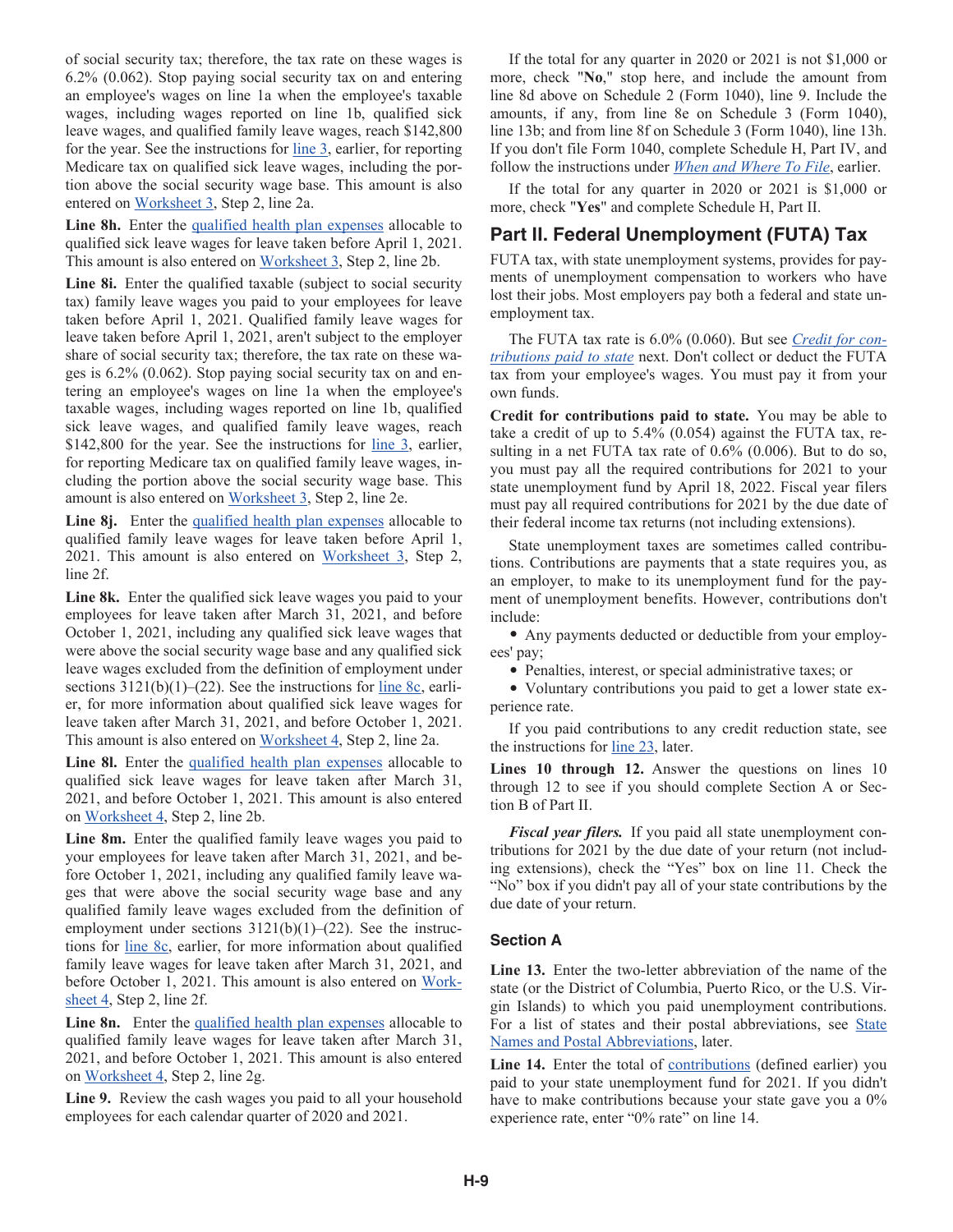**Line 15.** Enter the total of cash wages (see *Cash wages*, earlier) you paid in 2021 to each household employee, including employees paid less than \$1,000. However, don't include cash wages paid in 2021 to any of the following individuals.

- Your spouse.
- Your child who was under age 21.
- Your parent.

If you paid any household employee more than \$7,000 in 2021, include on line 15 only the first \$7,000 of that employee's cash wages.

**Line 16.** Multiply the wages on line 15 by 0.6% (0.006). Enter the result on line 16.

#### **Section B**



*Complete lines 17 through 24 only if you checked a "No" box on line 10, 11, or 12.*

**Credit for 2021.** The credit you can take for any state unemployment fund contributions for 2021 that you pay after April 18, 2022, is limited to 90% (0.90) of the credit that would have been allowable if the contributions were paid on or before April 18, 2022.

Line 17. Complete all columns that apply. If you don't, you won't get a credit. If you need more space, attach a statement using the same format as line 17. Your state will provide the experience rate. If you don't know your rate, contact your state unemployment tax agency.

You must complete columns (a), (b), and (h), even if you weren't given an experience rate. If you were given an experience rate of 5.4% (0.054) or higher, you must also complete columns (c) and (d). If you were given a rate of less than 5.4% (0.054), you must complete all columns.

If you were given a rate for only part of the year, or the rate changed during the year, you must complete a separate line for each rate period.

*Column (b).* Enter the taxable wages on which you must pay taxes to the unemployment fund of the state shown in column (a). If your experience rate is 0%, enter the amount of wages you would have had to pay taxes on if that rate hadn't been granted.

**Column (h).** Enter the total contributions (defined earlier) you paid to the state unemployment fund for 2021 by April 18, 2022. Fiscal year filers, enter the total contributions you paid to the state unemployment fund for 2021 by the due date of your return (not including extensions). If you're claiming excess credits as payments of state unemployment contributions, attach a copy of the letter from your state.

**Line 18.** Add the amounts in columns (g) and (h) separately and enter the totals in the spaces provided.

**Line 19.** Add the amounts shown in columns (g) and (h) of line 18 and enter the total on line 19.

**Line 20.** Enter the total cash wages subject to FUTA tax. See the line 15 instructions for details.

**Line 21.** Multiply the wages on line 20 by 6.0% (0.060). Enter the result on line 21.

**Line 22.** Multiply the wages on line 20 by 5.4% (0.054). Enter the result on line 22.

**Line 23.** Enter the smaller of line 19 or 22. However, if you paid state unemployment contributions late or you're in a credit reduction state, don't enter the smaller of line 19 or 22, as discussed next. You paid state unemployment contributions late if you paid any state contributions after the due date for filing Form 1040 or 1040-SR (not including extensions). You're in a credit reduction state if you're a household employer in a state which has an amount greater than zero in the "Reduction Rate" column of Worksheet 2.



*If you paid state unemployment contributions late, use Worksheet 1 to figure the amount to enter on line 23. If you're in a credit reduction state, use Worksheet 2 to figure the amount to enter on line 23. If you paid state contributions late and you're also in a credit reduction state, complete Worksheet 1 before completing Worksheet 2. If you didn't pay any state unemployment contributions late and you're not in a credit reduction state, you don't need to complete Worksheet 1 or Worksheet 2.*

### **Part III. Total Household Employment Taxes**

**Line 25.** Enter the amount from line 8d. If there is no entry on line 8d, enter -0-.

**Line 26.** Add the amounts on lines 16 and 25. If you were required to complete Section B of Part II, add the amounts on lines 24 and 25 and enter the total on line 26.

**Line 27.** Follow the instructions in the chart.

| IF you file<br>Form. $\ldots$ | <b>Enter the</b><br>amount from<br>Schedule H.<br>line 8d, or, if<br>applicable,<br>line 26 on | <b>Enter the</b><br>amount, if<br>any, from<br>Schedule H.<br>line 8e, on | <b>Enter the</b><br>amount, if<br>any, from<br>Schedule H.<br>line 8f, on |
|-------------------------------|------------------------------------------------------------------------------------------------|---------------------------------------------------------------------------|---------------------------------------------------------------------------|
| 1040 or 1040-SR               | Schedule 2 (Form<br>1040), line 9.                                                             | Schedule 3<br>(Form 1040),<br>$line 13b$ .                                | Schedule 3<br>(Form 1040),<br>$line 13h$ .                                |
| $1040-NR$                     | Schedule 2 (Form<br>1040), line 9.                                                             | Schedule 3<br>(Form 1040),<br>line 13b.                                   | Schedule 3<br>(Form 1040).<br>$line 13h$ .                                |
| 1040-SS                       | Form 1040-SS,<br>Part I, line 4.                                                               | Form 1040-SS,<br>Part I, line 11a.                                        | Form 1040-SS,<br>Part I, line 11b.                                        |
| 1041                          | Form 1041,<br>Schedule G, Part<br>I, line $7$ .                                                | Form 1041,<br>Schedule G.<br>Part II, line 17.                            | Form 1041,<br>Schedule G.<br>Part II, line 18.                            |

If you don't file any of the above forms, complete Schedule H, Part IV, and follow the instructions under *When and Where To File*, earlier.

#### **Paid Preparers**

Paid Preparer Use Only. You must complete this part if you were paid to prepare Schedule H, and aren't an employee of the filing entity, and aren't attaching Schedule H to Form 1040, 1040-SR, 1040-NR, 1040-SS, or 1041. You **must** sign in the space provided and give the filer a copy of Schedule H in addition to the copy to be filed with the IRS.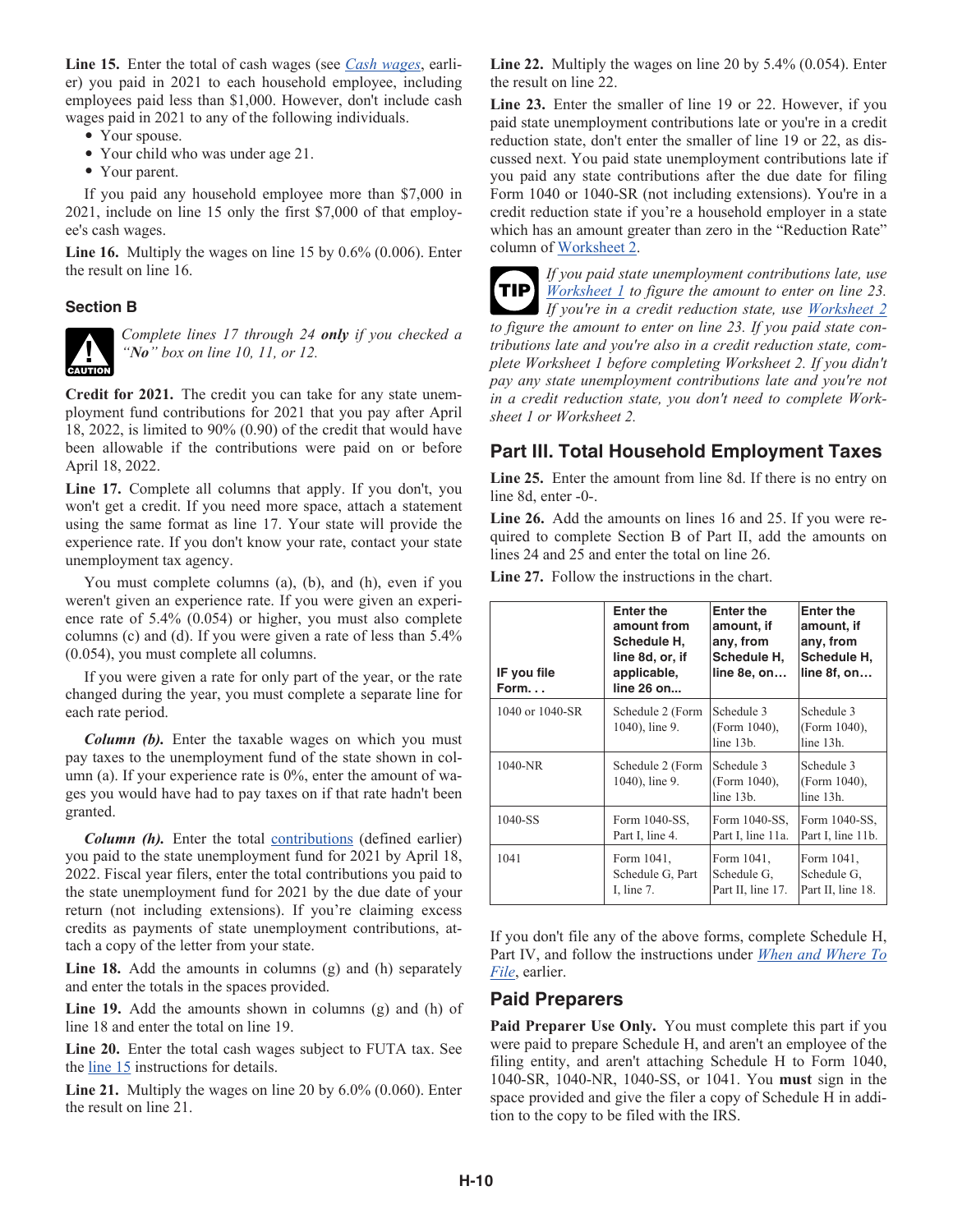### **Worksheet 1. Credit for Late Contributions** *Keep for Your Records*

| 1.               |                                                                                                                                                            |
|------------------|------------------------------------------------------------------------------------------------------------------------------------------------------------|
| 2.               |                                                                                                                                                            |
| 3.               |                                                                                                                                                            |
| $\overline{4}$ . | Enter total contributions paid to the state(s) after the Form 1040 or 1040-SR due date $\dots$                                                             |
| 5.               |                                                                                                                                                            |
| 6.               |                                                                                                                                                            |
| 7.               |                                                                                                                                                            |
| 8.               |                                                                                                                                                            |
| 9.               | Are you in a credit reduction state?                                                                                                                       |
|                  | $\Box$ Yes. Enter the amount from line 8 above, on Worksheet 2, line 1. Complete that Worksheet 2 to figure the amount to<br>enter on Schedule H, line 23. |
|                  | $\Box$ No. Enter the amount from line 8 on Schedule H, line 23.                                                                                            |

#### **State Names and Postal Abbreviations**

| <b>State</b>         | Postal<br>Abbreviation | <b>State</b>  | Postal<br><b>Abbreviation</b> | <b>State</b>                | <b>State</b><br>Postal<br>Abbreviation |                     | Postal<br>Abbreviation |  |
|----------------------|------------------------|---------------|-------------------------------|-----------------------------|----------------------------------------|---------------------|------------------------|--|
| Alabama              | AL                     | Indiana       | IN                            | Nevada                      | NV<br>Tennessee                        |                     | TN                     |  |
| Alaska               | AK                     | Iowa          | IA                            | New Hampshire               | NH                                     | Texas               | TX                     |  |
| Arizona              | AZ                     | Kansas        | <b>KS</b>                     | New Jersey                  | N <sub>J</sub>                         | Utah                | UT                     |  |
| Arkansas             | AR                     | Kentucky      | KY                            | New Mexico                  | NM                                     | Vermont             | <b>VT</b>              |  |
| California           | CA                     | Louisiana     | LA                            | New York                    | <b>NY</b>                              | Virginia            | VA                     |  |
| Colorado             | $\rm CO$               | Maine         | ME                            | North Carolina              | NC                                     | Washington          | WA                     |  |
| Connecticut          | <b>CT</b>              | Maryland      | MD                            | North Dakota                | ND                                     | West Virginia       | <b>WV</b>              |  |
| Delaware             | DE                     | Massachusetts | MA                            | Ohio                        | OH                                     | Wisconsin           | WI                     |  |
| District of Columbia | DC                     | Michigan      | MI                            | Oklahoma                    | OK                                     | Wyoming             | <b>WY</b>              |  |
| Florida              | <b>FL</b>              | Minnesota     | <b>MN</b>                     | Oregon                      | <b>OR</b>                              | Puerto Rico         | <b>PR</b>              |  |
| Georgia              | GA                     | Mississippi   | MS                            | Pennsylvania                | PA                                     | U.S. Virgin Islands | VI                     |  |
| Hawaii               | HI                     | Missouri      | MO                            | Rhode Island                | RI                                     |                     |                        |  |
| Idaho                | ID                     | Montana       | MT                            | <b>SC</b><br>South Carolina |                                        |                     |                        |  |
| Illinois             | IL                     | Nebraska      | NE                            | South Dakota                | <b>SD</b>                              |                     |                        |  |

### **Form W-2 and Form W-3**

If you file one or more Forms W-2, you must also file Form W-3. We encourage you to file electronically. If filing electronically via the SSA's Form W-2 Online service, the SSA will generate Form W-3 data from the electronic submission.

You must report both cash and noncash wages in box 1, as well as tips and other compensation. The completed Forms W-2 and W-3 in the example (later in these instructions) show how the entries are made. For detailed information on preparing these forms, see the General Instructions for Forms W-2 and W-3.

**Employee's portion of taxes paid by employer.** If you paid all of your employee's share of social security and Medicare taxes, without deducting the amounts from the employee's pay, the employee's wages are increased by the amount of that tax for income tax withholding purposes. However, the tax you paid isn't counted as social security and Medicare wages and isn't included in boxes 3 and 5 of Form W-2. Also, don't count the tax as wages for FUTA tax purposes. Follow steps 1 through 3 below. (See the example later in these instructions.)

1. Enter the amounts you paid on your employee's behalf in boxes 4 and 6 (don't include your share of these taxes).

2. Add the amounts in boxes 3, 4, and 6. (However, if box 5 is greater than box 3, then add the amounts in boxes 4, 5, and 6.)

3. Include the total in box 1. Also include in box 1 any taxable noncash wages which aren't reported in boxes 3 and 5.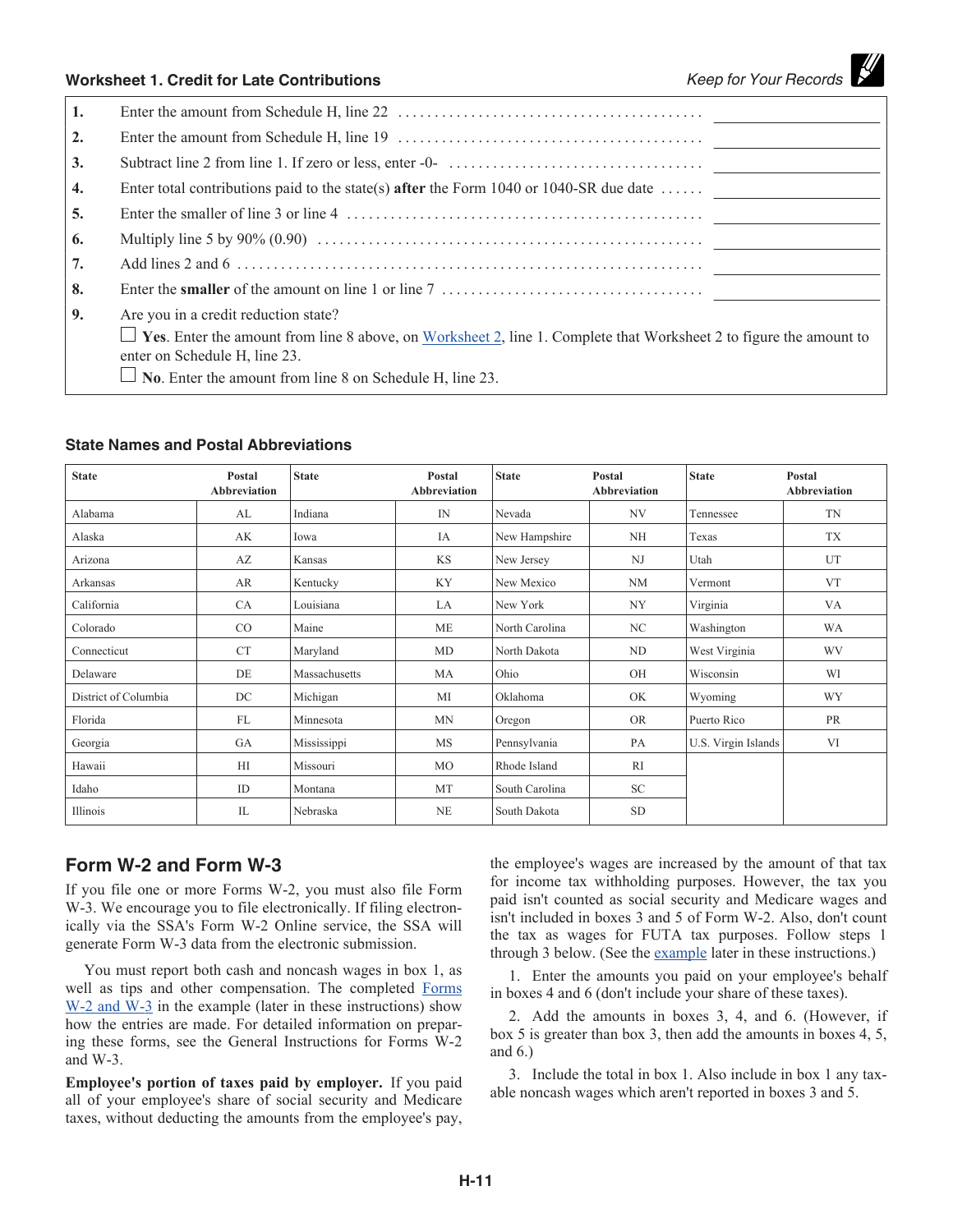#### **Worksheet 2. Worksheet 2 for Household Employers in a Credit Reduction State** *Keep for Your Records*

y

| 1. Enter the <b>smaller</b> of the amount from Schedule H, line 19 or line 22. (However, if you completed Worksheet 1,     |  |
|----------------------------------------------------------------------------------------------------------------------------|--|
| enter the amount from line 8 of that Worksheet 1.) $\ldots$ $\ldots$ $\ldots$ $\ldots$ $\ldots$ $\ldots$ $\ldots$ $\ldots$ |  |

**2.** Enter the total taxable FUTA wages from Schedule H, line 20 .................................... 2.

 $\overline{\Gamma}$ 

**3.** Place an "X" in the box of **EVERY** state in which you had to pay state unemployment tax this year. If all of the states you check have a credit reduction rate of zero, you don't have to complete this Worksheet 2. For each state with a credit reduction rate greater than zero, enter the FUTA taxable wages, multiply by the reduction rate, and then enter the credit reduction amount. Don't enter your state unemployment wages in the *FUTA Taxable Wages* box. Also don't include in the *FUTA Taxable Wages* box wages that were excluded from state unemployment tax. If any states don't apply to you, leave them blank.

| Postal Abbreviation |                                                                                                                     | FUTA Taxable<br>Wages | Reduction<br>Rate               | Credit Reduction                                                                                     | Postal Abbreviation | FUTA Taxable<br>Wages | Reduction<br>Rate               | <b>Credit Reduction</b> |
|---------------------|---------------------------------------------------------------------------------------------------------------------|-----------------------|---------------------------------|------------------------------------------------------------------------------------------------------|---------------------|-----------------------|---------------------------------|-------------------------|
|                     | AK                                                                                                                  |                       | x 0.000                         |                                                                                                      | $\rm NC$            |                       | x 0.000                         |                         |
|                     | $\mathbf{AL}$                                                                                                       |                       | x 0.000                         |                                                                                                      | ND                  |                       | $\ge 0.000$                     |                         |
|                     | AR                                                                                                                  |                       | $\boldsymbol{\mathrm{x}}$ 0.000 |                                                                                                      | <b>NE</b>           |                       | x 0.000                         |                         |
|                     | AZ                                                                                                                  |                       | x 0.000                         |                                                                                                      | NH                  |                       | x 0.000                         |                         |
|                     | CA                                                                                                                  |                       | x 0.000                         |                                                                                                      | NJ                  |                       | x 0.000                         |                         |
|                     | CO                                                                                                                  |                       | x 0.000                         |                                                                                                      | NM                  |                       | $\ge 0.000$                     |                         |
|                     | CT                                                                                                                  |                       | x 0.000                         |                                                                                                      | NV                  |                       | $\ge 0.000$                     |                         |
|                     | DC                                                                                                                  |                       | x 0.000                         |                                                                                                      | <b>NY</b>           |                       | $\ge 0.000$                     |                         |
|                     | DE                                                                                                                  |                       | x 0.000                         |                                                                                                      | OH                  |                       | x 0.000                         |                         |
|                     | FL                                                                                                                  |                       | x 0.000                         |                                                                                                      | OK                  |                       | x 0.000                         |                         |
|                     | GA                                                                                                                  |                       | x 0.000                         |                                                                                                      | <b>OR</b>           |                       | x 0.000                         |                         |
|                     | HI                                                                                                                  |                       | x 0.000                         |                                                                                                      | PA                  |                       | x 0.000                         |                         |
|                     | IA                                                                                                                  |                       | x 0.000                         |                                                                                                      | RI                  |                       | x 0.000                         |                         |
|                     | ID                                                                                                                  |                       | x 0.000                         |                                                                                                      | <b>SC</b>           |                       | x 0.000                         |                         |
|                     | IL                                                                                                                  |                       | x 0.000                         |                                                                                                      | <b>SD</b>           |                       | x 0.000                         |                         |
|                     | IN                                                                                                                  |                       | $x$ 0.000                       |                                                                                                      | TN                  |                       | $\ge 0.000$                     |                         |
|                     | KS                                                                                                                  |                       | x 0.000                         |                                                                                                      | TX                  |                       | x 0.000                         |                         |
|                     | KY                                                                                                                  |                       | x 0.000                         |                                                                                                      | UT                  |                       | x 0.000                         |                         |
|                     | LA                                                                                                                  |                       | $\ge 0.000$                     |                                                                                                      | VA                  |                       | $\boldsymbol{\mathrm{x}}$ 0.000 |                         |
|                     | МA                                                                                                                  |                       | x 0.000                         |                                                                                                      | VT                  |                       | $\ge 0.000$                     |                         |
|                     | MD                                                                                                                  |                       | x 0.000                         |                                                                                                      | <b>WA</b>           |                       | x 0.000                         |                         |
|                     | ME                                                                                                                  |                       | x 0.000                         |                                                                                                      | WI                  |                       | x 0.000                         |                         |
|                     | MI                                                                                                                  |                       | x 0.000                         |                                                                                                      | WV                  |                       | x 0.000                         |                         |
|                     | <b>MN</b>                                                                                                           |                       | x 0.000                         |                                                                                                      | WY                  |                       | x 0.000                         |                         |
|                     | M <sub>O</sub>                                                                                                      |                       | x 0.000                         |                                                                                                      | $\rm PR$            |                       | $\boldsymbol{\mathrm{x}}$ 0.000 |                         |
|                     | <b>MS</b>                                                                                                           |                       | x 0.000                         |                                                                                                      | VI                  |                       | $\ge 0.033$                     |                         |
|                     | MT                                                                                                                  |                       | x 0.000                         |                                                                                                      |                     |                       |                                 |                         |
|                     |                                                                                                                     |                       |                                 | 4. Total Credit Reduction. Add all amounts shown in the Credit Reduction boxes. Enter the total here |                     |                       | 4.                              |                         |
|                     | 5. Subtract line 4 of this Worksheet 2 from line 1 of this Worksheet 2 and enter the result here and on Schedule H, | 5.                    |                                 |                                                                                                      |                     |                       |                                 |                         |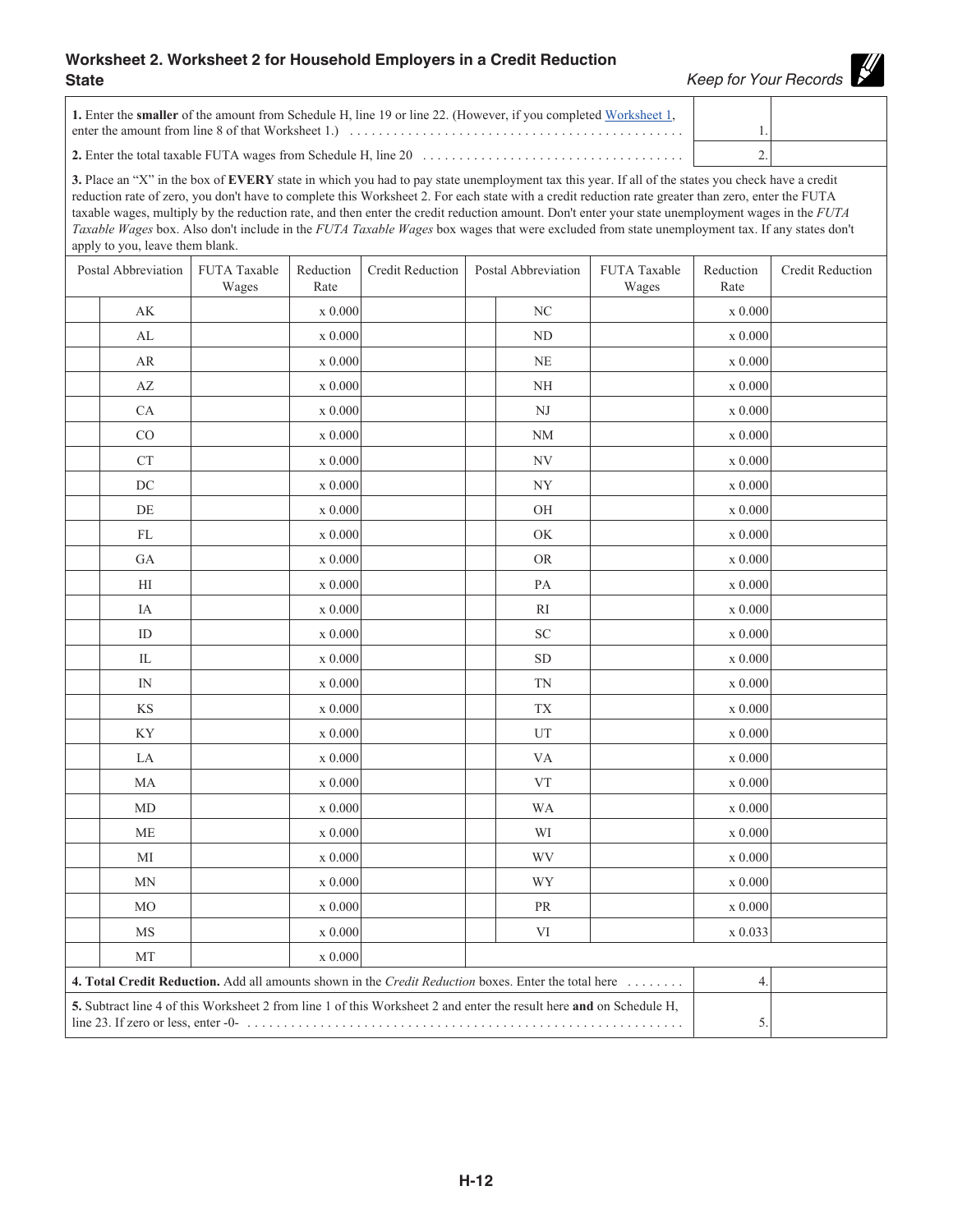# **Worksheet 3. Credit for Qualified Sick and Family Leave Wages for Leave Taken Before April 1, 2021**<br> **Taken Before April 1, 2021**<br> **Keep for Your Records**

|         |                | Determine how you will complete this worksheet.<br>If you paid qualified sick leave wages and/or qualified family leave wages for leave taken before April 1, 2021, complete Step 1 and Step 2. Caution: Use<br>Worksheet 4 to figure the credit for qualified sick and family leave wages for leave taken after March 31, 2021, and before October 1, 2021. |                          |    |
|---------|----------------|--------------------------------------------------------------------------------------------------------------------------------------------------------------------------------------------------------------------------------------------------------------------------------------------------------------------------------------------------------------|--------------------------|----|
| Step 1. |                | Determine the employer share of social security tax this year                                                                                                                                                                                                                                                                                                |                          |    |
|         | 1a             | Enter the amount of social security tax from Schedule H (Form 1040), Part I, line 2a $\ldots \ldots$ 1a                                                                                                                                                                                                                                                      |                          |    |
|         | 1 <sub>b</sub> |                                                                                                                                                                                                                                                                                                                                                              | <u> The Common State</u> |    |
|         | 1c             | Enter the amount of social security tax from Schedule H (Form 1040), Part I, line 2b $\ldots \ldots$ 1 <sub>c</sub>                                                                                                                                                                                                                                          | <b>Contract Contract</b> |    |
|         | 1 <sub>d</sub> |                                                                                                                                                                                                                                                                                                                                                              |                          |    |
| Step 2. |                | Figure the sick and family leave credit                                                                                                                                                                                                                                                                                                                      |                          |    |
|         | 2a             |                                                                                                                                                                                                                                                                                                                                                              |                          |    |
|         | 2a(i)          | Qualified sick leave wages included on Schedule H (Form 1040), Part I, line 8g, but not<br>included on Schedule H (Form 1040), Part I, line 1a, because the wages reported on that line                                                                                                                                                                      |                          |    |
|         | 2a(ii)         |                                                                                                                                                                                                                                                                                                                                                              |                          |    |
|         | 2a(iii)        | Qualified sick leave wages excluded from the definition of employment under sections                                                                                                                                                                                                                                                                         |                          |    |
|         | 2 <sub>b</sub> | Qualified health plan expenses allocable to qualified sick leave wages reported on                                                                                                                                                                                                                                                                           |                          |    |
|         | 2c             |                                                                                                                                                                                                                                                                                                                                                              |                          |    |
|         | 2d             | Credit for qualified sick leave wages. Add lines 2a(ii), 2a(iii), 2b, and 2c                                                                                                                                                                                                                                                                                 |                          | 2d |
|         | 2e             | Qualified family leave wages reported on Schedule H (Form 1040), Part I, line 8i $\ldots$ 2e                                                                                                                                                                                                                                                                 |                          |    |
|         | 2e(i)          | Qualified family leave wages included on Schedule H (Form 1040), Part I, line 8i, but not included on Schedule H (Form 1040), Part I, line 1a, because the wages reported on that line<br>were limited by the social security wage base $\ldots \ldots \ldots \ldots \ldots \ldots \ldots \ldots$ 2e(i)                                                      |                          |    |
|         | 2e(ii)         |                                                                                                                                                                                                                                                                                                                                                              |                          |    |
|         | 2e(iii)        | Qualified family leave wages excluded from the definition of employment under sections                                                                                                                                                                                                                                                                       |                          |    |
|         | 2f             | Qualified health plan expenses allocable to qualified family leave wages reported on                                                                                                                                                                                                                                                                         |                          |    |
|         | 2g             | Employer share of Medicare tax on qualified family leave wages. Multiply line 2e(ii) by                                                                                                                                                                                                                                                                      |                          |    |
|         | 2 <sub>h</sub> |                                                                                                                                                                                                                                                                                                                                                              |                          | 2h |
|         | 2i             |                                                                                                                                                                                                                                                                                                                                                              |                          |    |
|         | 2j             | Nonrefundable portion of credit for qualified sick and family leave wages for leave<br><b>taken before April 1, 2021.</b> Enter the smaller of line 1d or line 21. Enter this amount on                                                                                                                                                                      |                          | 2i |
|         | 2k             | Refundable portion of credit for qualified sick and family leave wages for leave taken<br>before April 1, 2021. Subtract line 2j from line 2i and enter this amount on Schedule H                                                                                                                                                                            |                          | 2k |
|         |                |                                                                                                                                                                                                                                                                                                                                                              |                          |    |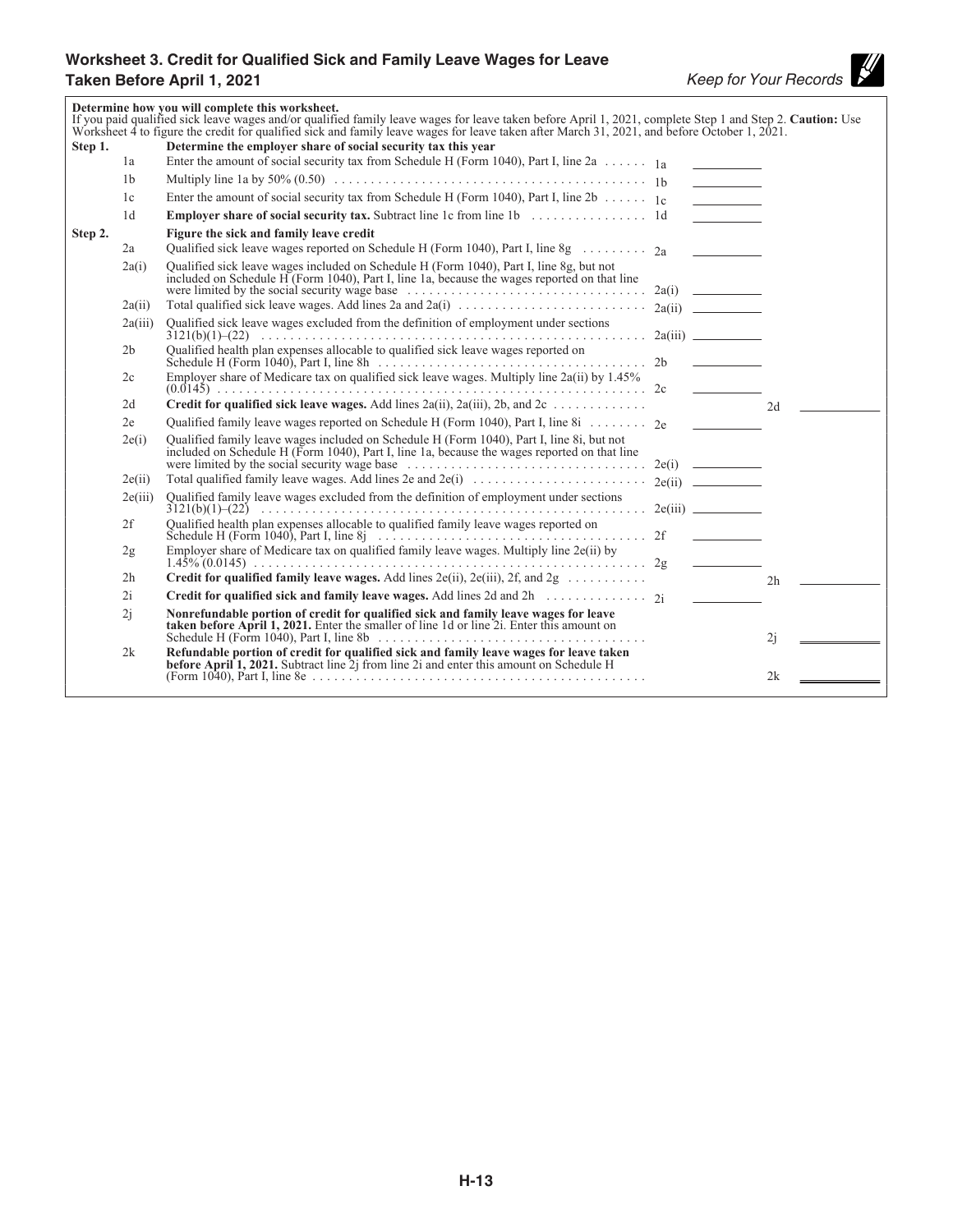### **Worksheet 4. Credit for Qualified Sick and Family Leave Wages for Leave**  Taken After March 31, 2021, and Before October 1, 2021<br>
Keep for Your Records

 $\mathscr U$ 

|         |                 | If you paid qualified sick leave wages and/or qualified family leave wages for leave taken after March 31, 2021, and before October 1, 2021, complete Step 1<br>and Step 2. Caution: Use Worksheet 3 to figure the credit for qualified sick and family leave wages for leave taken before April 1, 2021. |                |  |
|---------|-----------------|-----------------------------------------------------------------------------------------------------------------------------------------------------------------------------------------------------------------------------------------------------------------------------------------------------------|----------------|--|
| Step 1. | 1a              | Determine the employer share of Medicare tax<br>Enter the amount of Medicare tax from Schedule H (Form 1040), Part I, line 4 1a                                                                                                                                                                           |                |  |
|         | 1 <sub>b</sub>  |                                                                                                                                                                                                                                                                                                           | 1 <sub>b</sub> |  |
| Step 2. |                 | Figure the sick and family leave credit                                                                                                                                                                                                                                                                   |                |  |
|         | 2a              | Qualified sick leave wages reported on Schedule H (Form 1040), Part I, line 8k 2a                                                                                                                                                                                                                         |                |  |
|         | 2a(i)           | Qualified sick leave wages included on Schedule H (Form 1040), Part I, line 8k, that were<br>not included as wages reported on Schedule H (Form 1040), Part I, lines 3 and 4, because the<br>qualified sick leave wages were excluded from the definition of employment under sections                    |                |  |
|         | 2a(ii)          |                                                                                                                                                                                                                                                                                                           |                |  |
|         | 2a(iii)         | Qualified sick leave wages included on Schedule H (Form 1040), Part I, line 8k, that were<br>not included as wages reported on Schedule H (Form 1040), Part I, line 1a, because the                                                                                                                       |                |  |
|         | 2a(iv)          |                                                                                                                                                                                                                                                                                                           |                |  |
|         | 2 <sub>b</sub>  | Qualified health plan expenses allocable to qualified sick leave wages reported on<br>. 2b                                                                                                                                                                                                                |                |  |
|         | 2b(i)           | Amounts under certain collectively bargained agreements allocable to qualified sick leave                                                                                                                                                                                                                 |                |  |
|         | 2c              | Employer share of social security tax on qualified sick leave wages. Multiply line $2a(iv)$ by                                                                                                                                                                                                            |                |  |
|         | 2d              | Employer share of Medicare tax on qualified sick leave wages. Multiply line 2a(ii) by 1.45%                                                                                                                                                                                                               |                |  |
|         | 2e              | <b>Credit for qualified sick leave wages.</b> Add lines 2a, 2b, 2b(i), 2c, and 2d $\ldots$                                                                                                                                                                                                                | 2e             |  |
|         | 2f              | Qualified family leave wages reported on Schedule H (From 1040), Part I, line 8m 2f                                                                                                                                                                                                                       |                |  |
|         | 2f(i)<br>2f(ii) | Qualified family leave wages included on Schedule H (Form 1040), Part I, line 8m, that were<br>not included as wages reported on Schedule H (Form 1040), Part I, lines 3 and 4, because the qualified family leave wages were excluded from the definition of employment under                            |                |  |
|         | 2f(iii)         | Qualified family leave wages included on Schedule H (Form 1040), Part I, line 8m, that were                                                                                                                                                                                                               |                |  |
|         |                 | not included as wages reported on Schedule H (Form 1040), Part I, line 1a, because the                                                                                                                                                                                                                    |                |  |
|         | 2f(iv)          |                                                                                                                                                                                                                                                                                                           |                |  |
|         | 2g              | Qualified health plan expenses allocable to qualified family leave wages reported on                                                                                                                                                                                                                      |                |  |
|         | 2g(i)           | Amounts under certain collectively bargained agreements allocable to qualified family leave<br>wages for leave taken after March 31, 2021, and before October 1, 2021<br>2g(i)                                                                                                                            |                |  |
|         | 2 <sub>h</sub>  | Employer share of social security tax on qualified family leave wages. Multiply line 2f(iv) by                                                                                                                                                                                                            |                |  |
|         | 2i              | Employer share of Medicare tax on qualified family leave wages. Multiply line 2f(ii) by                                                                                                                                                                                                                   |                |  |
|         | 2i              | Credit for qualified family leave wages. Add lines 2f, 2g, 2g(i), 2h, and 2i                                                                                                                                                                                                                              | 2j             |  |
|         | 2k              |                                                                                                                                                                                                                                                                                                           | 2k             |  |
|         | 21              | Nonrefundable portion of credit for qualified sick and family leave wages for leave<br>taken after March 31, 2021, and before October 1, 2021. Enter the smaller of line 1b or<br>line 2k. Enter this amount on Schedule H (Form 1040), Part I, line 8c $\ldots \ldots \ldots \ldots$                     | 21             |  |
|         | 2m              | Refundable portion of credit for qualified sick and family leave wages for leave taken<br>after March 31, 2021, and before October 1, 2021. Subtract line 21 from line 2k and enter                                                                                                                       | 2m             |  |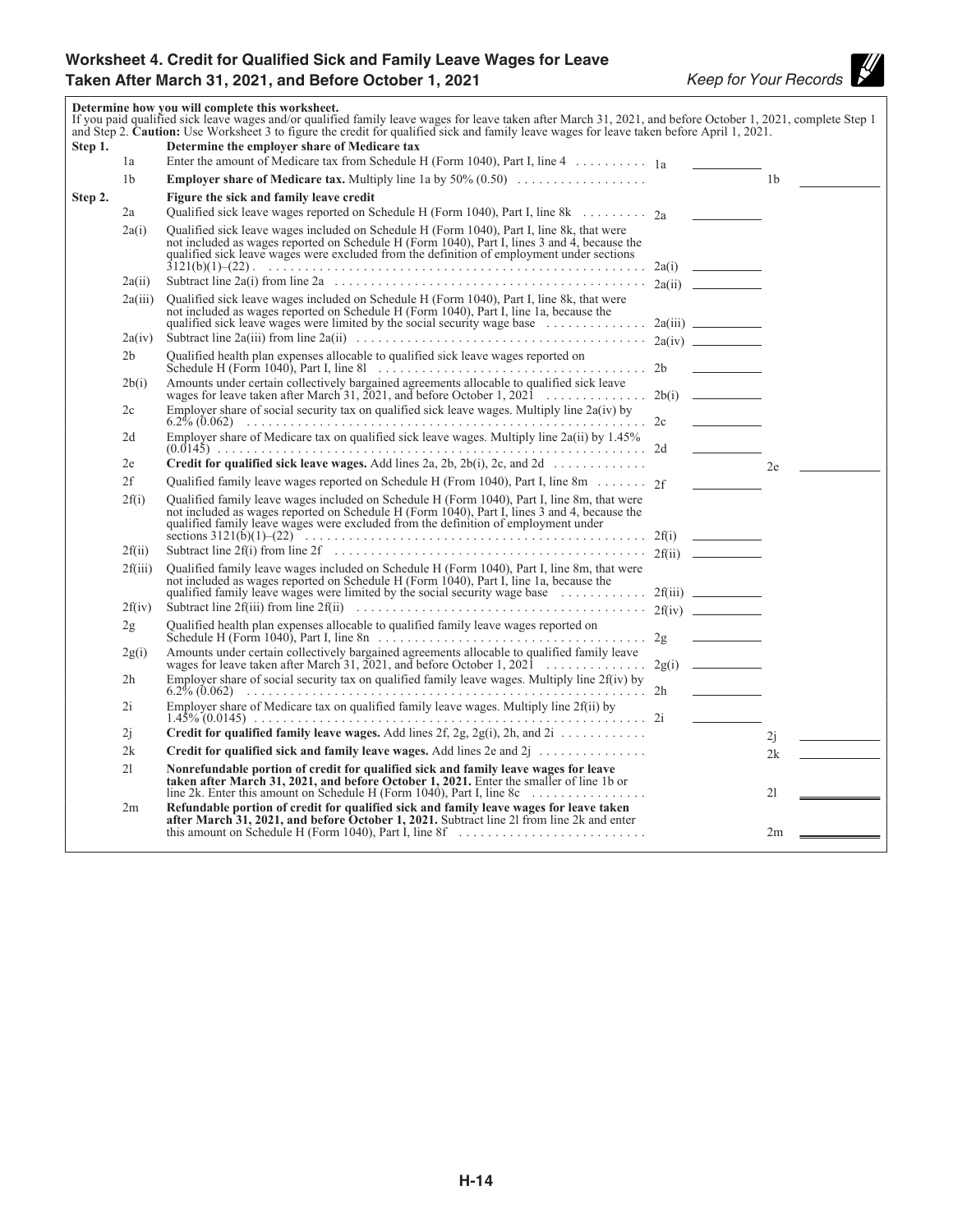

*On Form W-3, put an "X" in the "Hshld. emp." box located in box b, Kind of Payer.*

For information on filing Forms W-2 and W-3 electronically, go to the SSA's Employer W-2 Filing Instructions & Information website at *[SSA.gov/employer](https://www.ssa.gov/employer)*.

# **You Should Also Know**

### **Estimated Tax Penalty**

You may need to increase the federal income tax withheld from your pay, pension, annuity, etc., or make estimated tax payments to avoid an estimated tax penalty based on your household employment taxes shown on Schedule H, line 26. You may increase your federal income tax withheld by giving your employer a new Form W-4, or by giving the payer of your pension a new Form W-4P. Make estimated tax payments by filing Form 1040-ES, Estimated Tax for Individuals. For more information, see Pub. 505.



*Estimated tax payments must be made as the tax liability is incurred by April 15, 2021; June 15, 2021;*  **EXECUTION** *September 15, 2021; and January 18, 2022. If you file*  $\frac{15}{2021}$ ; *your Form 1040 or 1040-SR by January 31, 2022, and pay the rest of the tax that you owe with the form, you don't need to make the payment due on January 18, 2022.*

**Exception.** You won't be penalized for failure to make estimated tax payments if both (1) and (2) below apply for the year.

1. You won't have federal income tax withheld from wages, pensions, or any other payments you receive.

2. Your income taxes, excluding your household employment taxes, wouldn't be enough to require payment of estimated taxes.

# **What Records To Keep**

You must keep copies of Schedule H and related Forms W-2, W-3, and W-4 for at least 4 years after the due date for filing Schedule H or the date the taxes were paid, whichever is later. You must also keep records to support the information you enter on the forms you file. If you must file Form W-2, you will need to keep a record of each employee's name, address, and SSN. Each payday, you should record and keep the dates and amounts of:

• Cash and noncash wage payments,

• Any employee social security tax you withhold or agree to pay for your employee,

• Any employee Medicare tax you withhold or agree to pay for your employee,

- Any federal income tax you withhold, and
- Any state employment taxes you withhold.

# **What Is the Earned Income Credit (EIC)?**

The EIC is a refundable tax credit for certain workers.

**Which employees must I notify about the EIC?** You must notify your household employee about the EIC if you agreed to withhold federal income tax from the employee's wages but didn't do so because the income tax withholding tables showed that no tax should be withheld.

*You're encouraged to notify each employee whose wages for 2021 were less than \$51,464 (\$57,414 if married filing jointly) that he or she may be eligible for the EIC for 2021.* **TIP**

**How and when must I notify my employees?** You must give the employee one of the following items.

• The official IRS Form W-2, which has the required information about the EIC on the back of Copy B.

• A substitute Form W-2 with the same EIC information on the back of the employee's copy that is on Copy B of the official IRS Form W-2.

• Notice 797, Possible Federal Tax Refund Due to the Earned Income Credit (EIC).

• Your written statement with the same wording as Notice 797.

If you're not required to give the employee a Form W-2, you must provide the notification by February 7, 2022.

If the notification isn't given on Form W-2 in a timely manner, you must hand the notice directly to the employee or send it by First-Class Mail to the employee's last known address.

**How do my employees claim the EIC?** Eligible employees claim the EIC on their 2021 tax returns.

# **Rules for Business Employers**

Don't use Schedule H if you chose to report employment taxes for your household employees along with your other employees on Form 941, Employer's QUARTERLY Federal Tax Return; Form 943, Employer's Annual Federal Tax Return for Agricultural Employees; or Form 944, Employer's ANNUAL Federal Tax Return. If you report this way, be sure to include your household employees' wages on your Form 940, Employer's Annual Federal Unemployment (FUTA) Tax Return.

# **State Disability Payments**

Certain state disability plan payments to household employees are treated as wages subject to social security and Medicare taxes. If your employee received payments from a plan that withheld the employee's share of social security and Medicare taxes, include the payments on lines 1a, 3, and, if applicable, 5 of Schedule H and complete the rest of Part I through line 7. Add lines 2c, 4, 6, and 7. From that total, subtract the amount of these taxes withheld by the state. Enter the result on line 8a. Also, enter "disability" and the amount subtracted on the dotted line next to line 8a. See the notice issued by the state for more details.

# **How To Correct Schedule H**

If you discover an error on a Schedule H that you previously filed with Form 1040, 1040-SR, 1040-NR, or 1040-SS, file Form 1040-X, Amended U.S. Individual Income Tax Return, and attach a corrected Schedule H. If you discover an error on a Schedule H that you previously filed with Form 1041, file an "Amended" Form 1041 and attach a corrected Schedule H.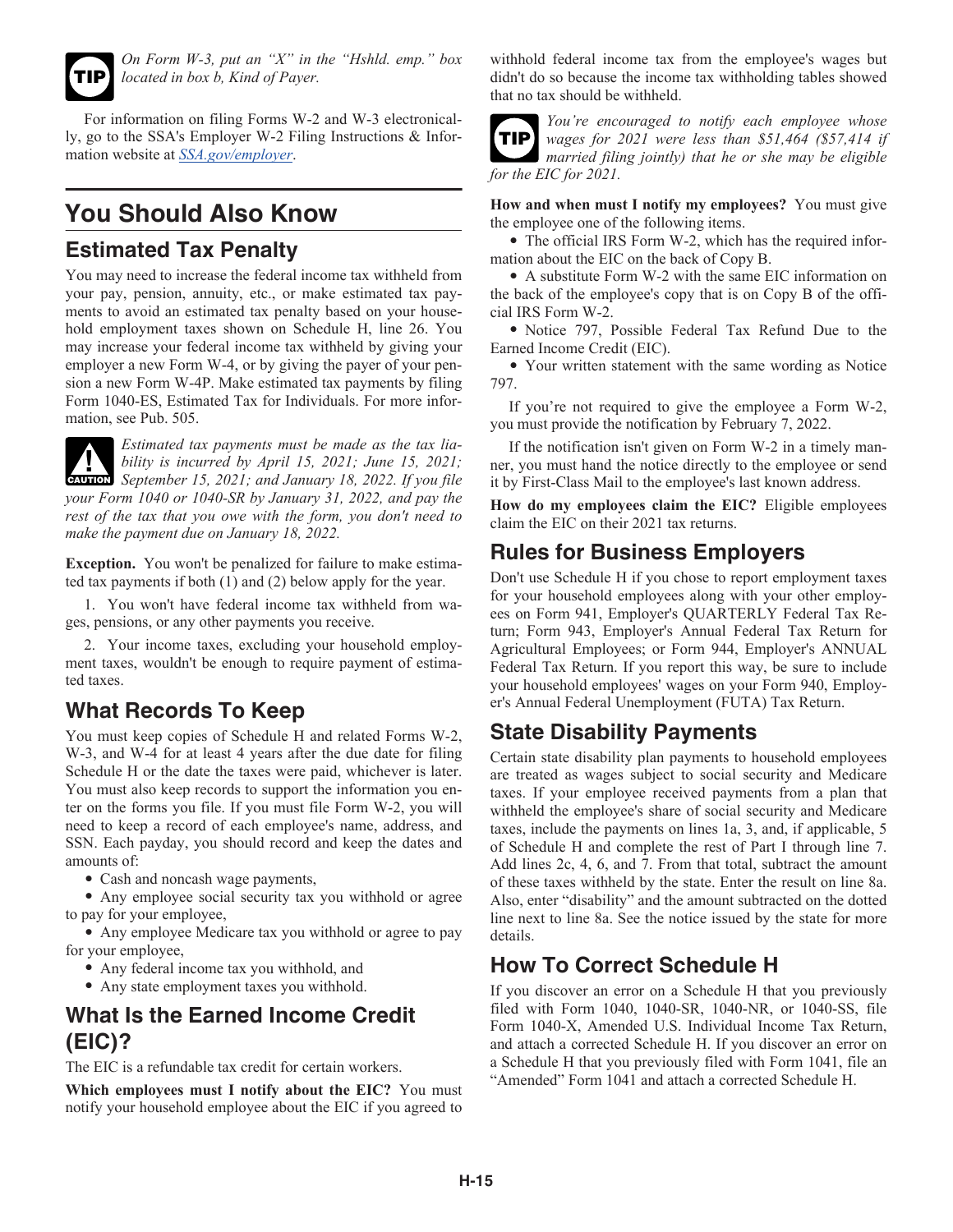If you discover an error on a Schedule H that you filed as a stand-alone return, file another stand-alone Schedule H with the corrected information. In the top margin of your corrected Schedule H, write (in bold letters) "**CORRECTED**" followed by the date you discovered the error.

If you owe tax, pay in full with your Form 1040-X, Form 1041, or stand-alone Schedule H. If you overpaid tax on a previously filed Schedule H, then, depending on whether you adjust or claim a refund, you must certify that you repaid or reimbursed the employee's share of social security and Medicare taxes, or that you have obtained consents from your employees to file a claim for refund for the employee tax. See Pub. 926 for complete instructions.

### **How To Get Forms and Publications**

To get the IRS forms and publications mentioned in these instructions (including Notice 797), go to *[IRS.gov/Forms](https://www.irs.gov/forms)*.

# **Completed Examples of Schedule H, Form W-2, and Form W-3**

On February 11, 2021, Susan Green hired Helen Maple to clean her house every Wednesday. Susan didn't have a household employee in 2020 and had no household employees other than Helen during 2021.

Susan paid Helen \$50 every Wednesday for her day's work. Susan decided not to withhold Helen's share of the social security and Medicare taxes from the wages she paid Helen. Instead, she will pay Helen's share of these taxes from her own funds. Susan didn't withhold federal income tax because Helen didn't give her a Form W-4 to request withholding and no withholding is otherwise required.

Helen was employed by Susan for the rest of the year (a total of 46 weeks). The following is some of the information Susan will need to complete Schedule H, Form W-2, and Form W-3.

| Helen's total cash wages                                                                                                                                                                                                       | \$2,300.00                         |  |  |  |
|--------------------------------------------------------------------------------------------------------------------------------------------------------------------------------------------------------------------------------|------------------------------------|--|--|--|
|                                                                                                                                                                                                                                | $(\$50 \times 46$ weeks)           |  |  |  |
| Helen's share of the:                                                                                                                                                                                                          |                                    |  |  |  |
| Social security tax $\ldots$                                                                                                                                                                                                   | \$142.60                           |  |  |  |
|                                                                                                                                                                                                                                | $(S2,300 \times 6.2\% (0.062))$    |  |  |  |
| Medicare tax                                                                                                                                                                                                                   | \$33.35                            |  |  |  |
|                                                                                                                                                                                                                                | $(\$2,300 \times 1.45\% (0.0145))$ |  |  |  |
| Helen's total cash wages each quarter:                                                                                                                                                                                         |                                    |  |  |  |
| $1st$ quarter $\ldots \ldots \ldots$                                                                                                                                                                                           | \$350.00 (\$50 x 7 weeks)          |  |  |  |
| $2nd$ quarter $\ldots \ldots \ldots$                                                                                                                                                                                           | \$650.00 (\$50 x 13 weeks)         |  |  |  |
| 3rd quarter                                                                                                                                                                                                                    | \$650.00 (\$50 x 13 weeks)         |  |  |  |
| 4th quarter                                                                                                                                                                                                                    | \$650.00 (\$50 x 13 weeks)         |  |  |  |
| Amount included in box 1 of Form W-2 and Form W-3:                                                                                                                                                                             |                                    |  |  |  |
| Cash wages entertainment and the contract of the contract of the contract of the contract of the contract of the contract of the contract of the contract of the contract of the contract of the contract of the contract of t | \$2,300.00                         |  |  |  |
| Helen's share of social security tax paid by                                                                                                                                                                                   |                                    |  |  |  |
| Susan                                                                                                                                                                                                                          | 142.60                             |  |  |  |
| Helen's share of Medicare tax paid by Susan                                                                                                                                                                                    | 33.35                              |  |  |  |
|                                                                                                                                                                                                                                | \$2,475.95                         |  |  |  |

Because Susan paid less than \$1,000 per quarter to household employees during 2020 (no employees) and 2021 (see above), she isn't liable for FUTA tax.



*ges.*

*See Pub. 926 for an example showing how to complete Forms W-2 and W-3 if the employer withheld social security and Medicare taxes from the employee's wa-*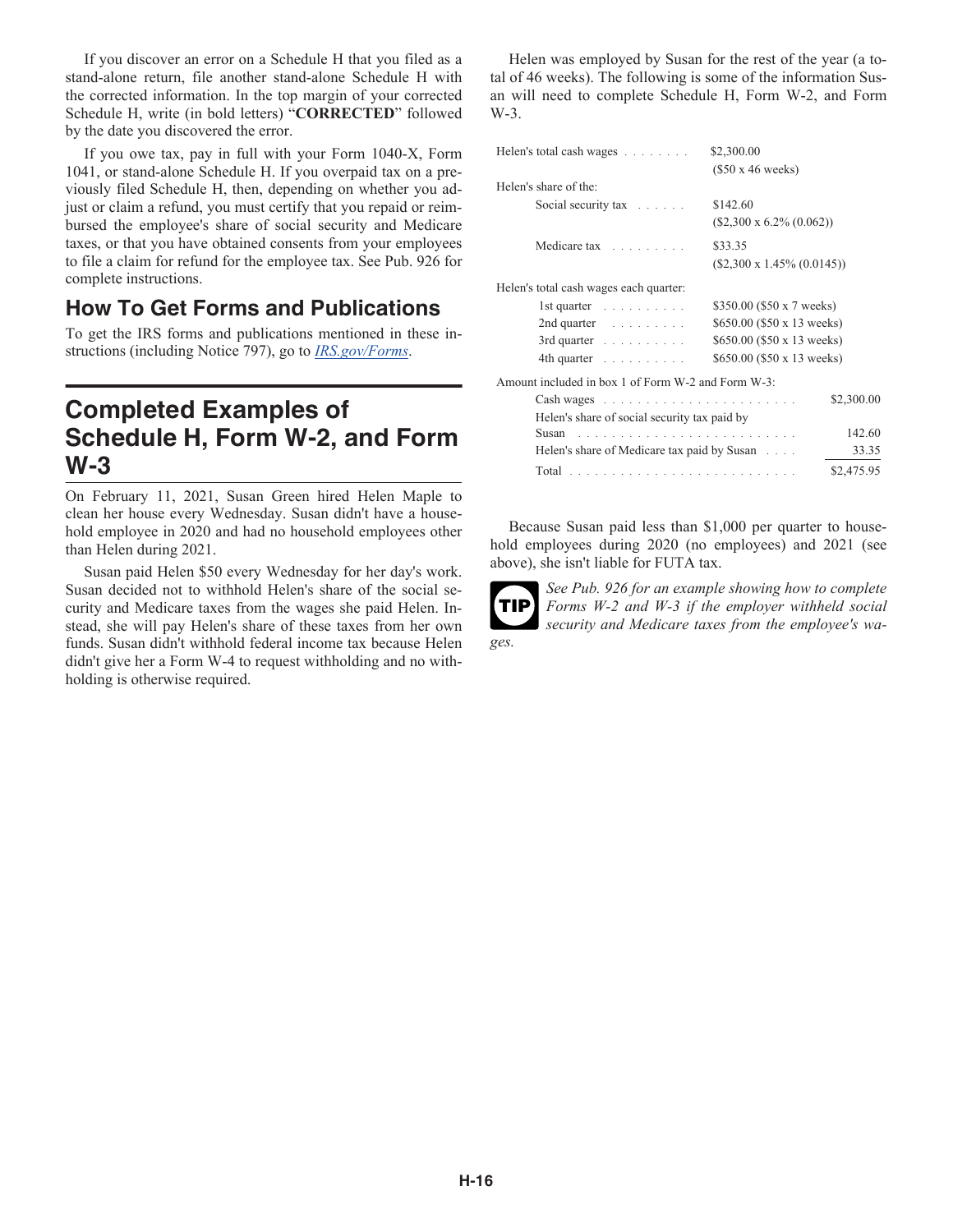SCHEDULE H<br>(Form 1040)

Department of the Treasury Internal Revenue Service (99)

### Household Employment Taxes

OMB No. 1545-0074

(Form 1040) (For Social Security, Medicare, Withheld Income, and Federal Unemployment (FUTA) Taxes) (2021 ▶ Attach to Form 1040, 1040-SR, 1040-NR, 1040-SS, or 1041.

▶ Go to *www.irs.gov/ScheduleH* for instructions and the latest information*.*

| Attachment<br>Sequence No. |  |
|----------------------------|--|

Name of employer

|                        |                                | OCUUCIIUC IVU. TT |  |  |  |  |  |  |  |  |
|------------------------|--------------------------------|-------------------|--|--|--|--|--|--|--|--|
| Social security number |                                |                   |  |  |  |  |  |  |  |  |
| 001-11-1111            |                                |                   |  |  |  |  |  |  |  |  |
|                        | Employer identification number |                   |  |  |  |  |  |  |  |  |
|                        | 0 0 1 2 3 4 5 6                |                   |  |  |  |  |  |  |  |  |
|                        |                                |                   |  |  |  |  |  |  |  |  |

Calendar year taxpayers having no household employees in 2021 don't have to complete this form for 2021.

A Did you pay any one household employee cash wages of \$2,300 or more in 2021? (If any household employee was your spouse, your child under age 21, your parent, or anyone under age 18, see the line A instructions before you answer this question.)  $\overline{\Box}$  Yes. Skip lines B and C and go to line 1a.

No. Go to line B.

Susan Green

| Part I | Social Security, Medicare, and Federal Income Taxes                                                                                                                                                                            |                |     |
|--------|--------------------------------------------------------------------------------------------------------------------------------------------------------------------------------------------------------------------------------|----------------|-----|
| 1a     | Total cash wages subject to social security tax<br>2,300<br>1a                                                                                                                                                                 |                |     |
| b      | Qualified sick and family wages for leave taken before April 1, 2021, included                                                                                                                                                 |                |     |
|        | 1 <sub>b</sub>                                                                                                                                                                                                                 |                |     |
| 2a     |                                                                                                                                                                                                                                | 2a             | 285 |
| b      | Employer share of social security tax on qualified sick and family leave wages for leave taken before                                                                                                                          |                |     |
|        |                                                                                                                                                                                                                                | 2 <sub>b</sub> |     |
| c      |                                                                                                                                                                                                                                | 2c             | 285 |
| 3      | Total cash wages subject to Medicare tax $\ldots$ $\ldots$ $\ldots$ $\ldots$ $\ldots$ $\mid$ 3<br>2,300                                                                                                                        |                |     |
| 4      |                                                                                                                                                                                                                                | 4              | 67  |
| 5      |                                                                                                                                                                                                                                |                |     |
| 6      | Additional Medicare Tax withholding. Multiply line 5 by 0.9% (0.009)                                                                                                                                                           | 6              |     |
| 7      | Federal income tax withheld, if any respectively and respect to the contract of the contract of the contract of the contract of the contract of the contract of the contract of the contract of the contract of the contract o | $\overline{7}$ |     |
| 8a     | Total social security, Medicare, and federal income taxes. Add lines 2c, 4, 6, and 7.                                                                                                                                          | 8a             | 352 |
| b      | Nonrefundable portion of credit for qualified sick and family leave wages for leave taken before April 1,                                                                                                                      |                |     |
|        | 2021<br>de la caractería de la caractería de la caractería de la caractería de la caractería                                                                                                                                   | 8b             |     |
| C.     | Nonrefundable portion of credit for qualified sick and family leave wages for leave taken after March                                                                                                                          |                |     |
|        |                                                                                                                                                                                                                                | 8с             |     |
| d      | Total social security, Medicare, and federal income taxes after nonrefundable credits. Add lines 8b                                                                                                                            |                |     |
|        |                                                                                                                                                                                                                                | 8d             |     |
| e      | Refundable portion of credit for qualified sick and family leave wages for leave taken before April 1,                                                                                                                         |                |     |
|        | 2021<br>the contract of the contract of the contract of the contract of the contract of the contract of                                                                                                                        | 8e             |     |
| f      | Refundable portion of credit for qualified sick and family leave wages for leave taken after March 31,                                                                                                                         |                |     |
|        | 2021<br>the contract of the contract of the contract of the contract of the contract of the contract of                                                                                                                        | 8f             |     |
| g      | Qualified sick leave wages for leave taken before April 1, 2021                                                                                                                                                                | 8g             |     |
| h.     | Qualified health plan expenses allocable to qualified sick leave wages reported on line 8g                                                                                                                                     | 8h             |     |
|        | Qualified family leave wages for leave taken before April 1, 2021                                                                                                                                                              | 8i             |     |
|        | Qualified health plan expenses allocable to qualified family leave wages reported on line 8i                                                                                                                                   | 8i             |     |
| k      |                                                                                                                                                                                                                                | 8k             |     |
|        | Qualified health plan expenses allocable to qualified sick leave wages reported on line 8k                                                                                                                                     | 81             |     |
| m      | Qualified family leave wages for leave taken after March 31, 2021                                                                                                                                                              | 8m             |     |
| n      | Qualified health plan expenses allocable to qualified family leave wages reported on line 8m                                                                                                                                   | 8n             |     |
|        |                                                                                                                                                                                                                                |                |     |

9 Did you pay total cash wages of \$1,000 or more in any calendar quarter of 2020 or 2021 to all household employees? (Don't count cash wages paid in 2020 or 2021 to your spouse, your child under age 21, or your parent.)

 $\Box$  No. Stop. Include the amount from line 8d above on Schedule 2 (Form 1040), line 9. Include the amounts, if any, from line 8e on Schedule 3 (Form 1040), line 13b, and line 8f on Schedule 3 (Form 1040), line 13h. If you're not required to file Form 1040, see the line 9 instructions.

 $\Box$  Yes. Go to line 10.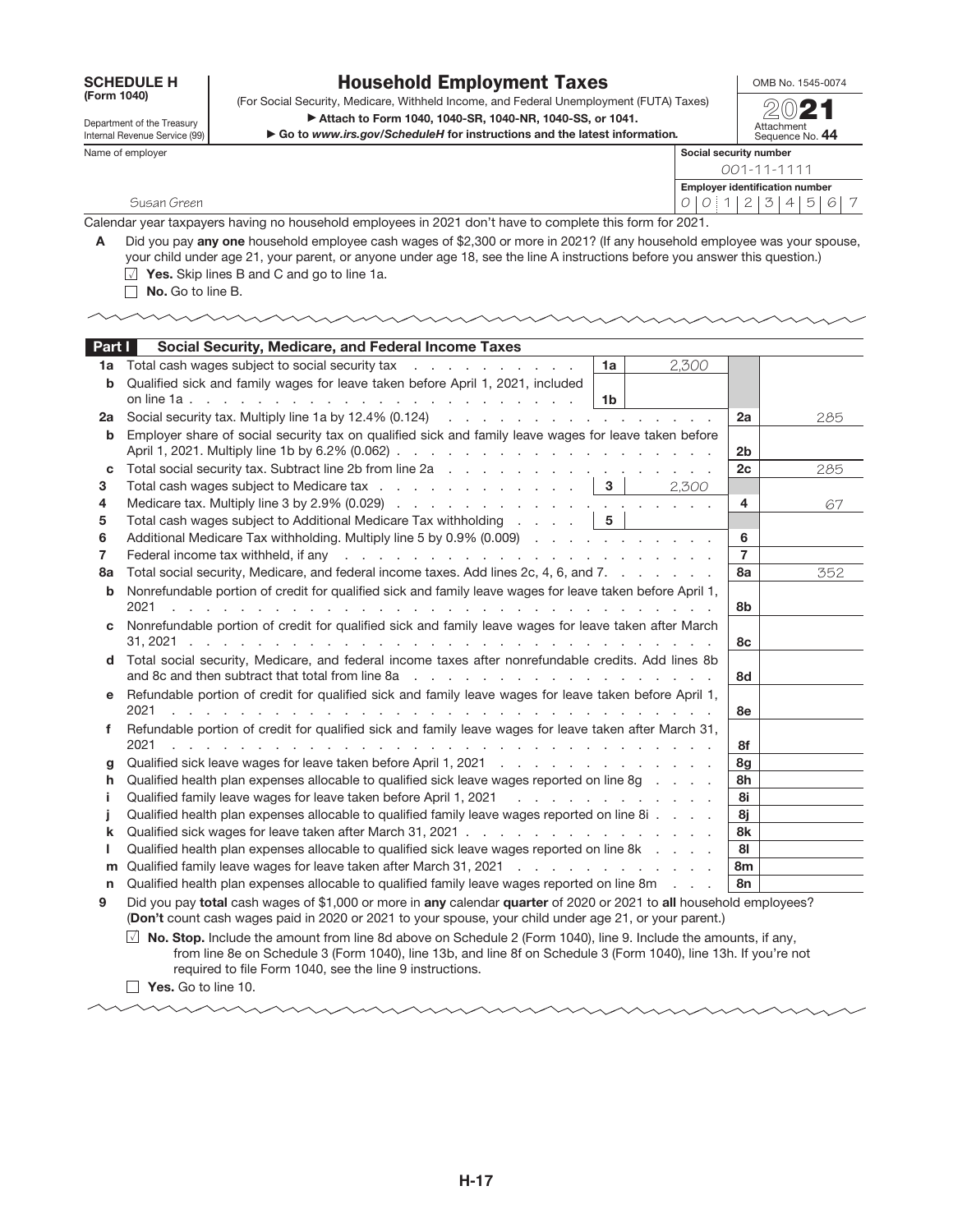Note. Although not shown, Susan also enters on Form W-2 and Form W-3 the required state or local income tax informa-tion (boxes 15-20 on Form W-2; boxes 15-19 on Form W-3). Visit the SSA website at www.ssa.gov/employer to file Copy A of Form W-2 electronically.

| 22222                                                                                                                                                                                                                                                        | VOID                       |  | a Employee's social security number<br>000-00-4567 |  | For Official Use Only ▶<br>OMB No. 1545-0008 |                                                                                          |   |                                   |                                    |     |                                 |                  |
|--------------------------------------------------------------------------------------------------------------------------------------------------------------------------------------------------------------------------------------------------------------|----------------------------|--|----------------------------------------------------|--|----------------------------------------------|------------------------------------------------------------------------------------------|---|-----------------------------------|------------------------------------|-----|---------------------------------|------------------|
| <b>b</b> Employer identification number (EIN)                                                                                                                                                                                                                |                            |  |                                                    |  |                                              |                                                                                          |   | 1 Wages, tips, other compensation |                                    |     | 2 Federal income tax withheld   |                  |
| 00-1234567                                                                                                                                                                                                                                                   |                            |  |                                                    |  |                                              |                                                                                          |   | 2475.95                           |                                    |     |                                 |                  |
| c Employer's name, address, and ZIP code                                                                                                                                                                                                                     |                            |  |                                                    |  |                                              |                                                                                          |   | 3 Social security wages           |                                    |     | 4 Social security tax withheld  |                  |
|                                                                                                                                                                                                                                                              |                            |  |                                                    |  |                                              |                                                                                          |   | 2300.00                           |                                    |     | 142.60                          |                  |
|                                                                                                                                                                                                                                                              |                            |  |                                                    |  |                                              |                                                                                          |   | 5 Medicare wages and tips         |                                    |     | 6 Medicare tax withheld         |                  |
| Susan Green                                                                                                                                                                                                                                                  |                            |  |                                                    |  |                                              |                                                                                          |   | 2300.00                           |                                    |     | 33.35                           |                  |
| 16 Gray Street                                                                                                                                                                                                                                               |                            |  |                                                    |  |                                              |                                                                                          |   | 7 Social security tips            |                                    |     | 8 Allocated tips                |                  |
|                                                                                                                                                                                                                                                              | Anyplace, CA 92665         |  |                                                    |  |                                              |                                                                                          |   |                                   |                                    |     |                                 |                  |
| d Control number                                                                                                                                                                                                                                             |                            |  |                                                    |  |                                              |                                                                                          | 9 |                                   |                                    |     | 10 Dependent care benefits      |                  |
| e Employee's first name and initial                                                                                                                                                                                                                          |                            |  | Last name                                          |  |                                              | Suff.                                                                                    |   | 11 Nonqualified plans             |                                    |     | 12a See instructions for box 12 |                  |
| Helen R.                                                                                                                                                                                                                                                     |                            |  | Maple                                              |  |                                              |                                                                                          |   |                                   |                                    | å   |                                 |                  |
| 19 Pine Avenue<br>Anycity, CA 92666                                                                                                                                                                                                                          |                            |  |                                                    |  |                                              | Statutory<br>employee<br>Retirement<br>Third-party<br>13<br>plan<br>sick pay<br>14 Other |   |                                   | 12 <sub>b</sub><br>12 <sub>c</sub> |     |                                 |                  |
| f Employee's address and ZIP code                                                                                                                                                                                                                            |                            |  |                                                    |  |                                              |                                                                                          |   |                                   |                                    | 12d |                                 |                  |
| 15 State                                                                                                                                                                                                                                                     | Employer's state ID number |  | 16 State wages, tips, etc.                         |  | 17 State income tax                          |                                                                                          |   |                                   | 18 Local wages, tips, etc.         |     | 19 Local income tax             | 20 Locality name |
|                                                                                                                                                                                                                                                              |                            |  |                                                    |  |                                              |                                                                                          |   |                                   |                                    |     |                                 |                  |
|                                                                                                                                                                                                                                                              |                            |  |                                                    |  |                                              |                                                                                          |   |                                   |                                    |     |                                 |                  |
| 5057<br>Department of the Treasury-Internal Revenue Service<br><b>Wage and Tax Statement</b><br>For Privacy Act and Paperwork Reduction<br>Act Notice, see the separate instructions.<br>any A Lar Bagial Bequrity Administration Cand this entire nego with |                            |  |                                                    |  |                                              |                                                                                          |   |                                   |                                    |     |                                 |                  |

Copy A—For Social Security Administration. Send this entire page with Form W-3 to the Social Security Administration; photocopies are not acceptable.

Cat. No. 10134D

| 33333                                                                     | a Control number |                                                                  | For Official Use Only ▶<br>OMB No. 1545-0008            |                                                                                                                                                                             |                                              |                                                  |                                                                             |                                                     |  |
|---------------------------------------------------------------------------|------------------|------------------------------------------------------------------|---------------------------------------------------------|-----------------------------------------------------------------------------------------------------------------------------------------------------------------------------|----------------------------------------------|--------------------------------------------------|-----------------------------------------------------------------------------|-----------------------------------------------------|--|
|                                                                           |                  |                                                                  |                                                         |                                                                                                                                                                             |                                              |                                                  |                                                                             |                                                     |  |
| b<br>Kind<br>Ωf<br>Payer<br>(Check one)                                   | 941<br>$CT-1$    | Military<br>943<br>Hshid.<br>Medicare<br>govt. emp.<br>emp.<br>X | 944                                                     | Kind<br>of<br>Employer<br>(Check one)                                                                                                                                       | None apply<br>x<br>State/local<br>$non-501c$ | 501c non-govt.<br>State/local 501c Federal govt. |                                                                             | Third-party<br>sick pay<br>(Check if<br>applicable) |  |
| c Total number of Forms W-2                                               |                  | d Establishment number                                           |                                                         | 1 Wages, tips, other compensation<br>2 Federal income tax withheld                                                                                                          |                                              |                                                  |                                                                             |                                                     |  |
|                                                                           |                  |                                                                  |                                                         | 2475.95                                                                                                                                                                     |                                              |                                                  |                                                                             |                                                     |  |
| e Employer identification number (EIN)                                    |                  |                                                                  |                                                         | 3 Social security wages                                                                                                                                                     |                                              |                                                  | 4 Social security tax withheld                                              |                                                     |  |
| 00-1234567                                                                |                  |                                                                  |                                                         | 2300.00                                                                                                                                                                     |                                              |                                                  | 142.60                                                                      |                                                     |  |
| f Employer's name                                                         |                  |                                                                  |                                                         | 5 Medicare wages and tips                                                                                                                                                   |                                              |                                                  | 6 Medicare tax withheld                                                     |                                                     |  |
| Susan Green                                                               |                  |                                                                  |                                                         | 2300.00                                                                                                                                                                     |                                              | 33.35                                            |                                                                             |                                                     |  |
| 16 Gray Street<br>Anyplace, CA 92665<br>g Employer's address and ZIP code |                  |                                                                  |                                                         | 7 Social security tips<br>9<br>11 Nonqualified plans                                                                                                                        |                                              |                                                  | 8 Allocated tips<br>10 Dependent care benefits<br>12a Deferred compensation |                                                     |  |
| h Other EIN used this year                                                |                  |                                                                  |                                                         | 13 For third-party sick pay use only<br>12 <sub>b</sub>                                                                                                                     |                                              |                                                  |                                                                             |                                                     |  |
| 15 State<br>Employer's state ID number                                    |                  |                                                                  | 14 Income tax withheld by payer of third-party sick pay |                                                                                                                                                                             |                                              |                                                  |                                                                             |                                                     |  |
| 16 State wages, tips, etc.<br>17 State income tax                         |                  |                                                                  | 18 Local wages, tips, etc.                              |                                                                                                                                                                             |                                              | 19 Local income tax                              |                                                                             |                                                     |  |
| Employer's contact person                                                 |                  |                                                                  |                                                         | Employer's telephone number<br>(123) 456-7890                                                                                                                               |                                              |                                                  | For Official Use Only                                                       |                                                     |  |
| Employer's fax number                                                     |                  |                                                                  |                                                         | Employer's email address                                                                                                                                                    |                                              |                                                  |                                                                             |                                                     |  |
| complete                                                                  |                  |                                                                  |                                                         | Under penalties of perjury, I declare that I have examined this return and accompanying documents, and, to the best of my knowledge and belief, they are true, correct, and |                                              |                                                  |                                                                             |                                                     |  |

Signature ▶ Date ▶ Date ▶ Date ▶ Date ▶ Date ▶ Date ▶ Date ▶ Date ▶ Date ▶ Date ▶ Date ▶ Date ▶ Date ▶ Date ▶ Date ▶ Date ▶ Date ▶ Date ▶ Date ▶ Date ▶ Date ▶ Date ▶ Date ▶ Date ▶ Date ▶ Date ▶ Date ▶ Date ▶ Date ▶ Date ▶

 $\overline{\phantom{a}}$ 

Form  $W$ -3 Transmittal of Wage and Tax Statements  $2021$ 

1/30/22

Department of the Treasury<br>Internal Revenue Service

Note. When you fill in Forms W-2 and W-3, please:

*•* Show the cents portion of the money amounts.

*•* Type entries using black ink; *•* Enter all money amounts without the dollar sign and comma, but with the decimal point (for example, 2475.95 not \$2,475.95); and